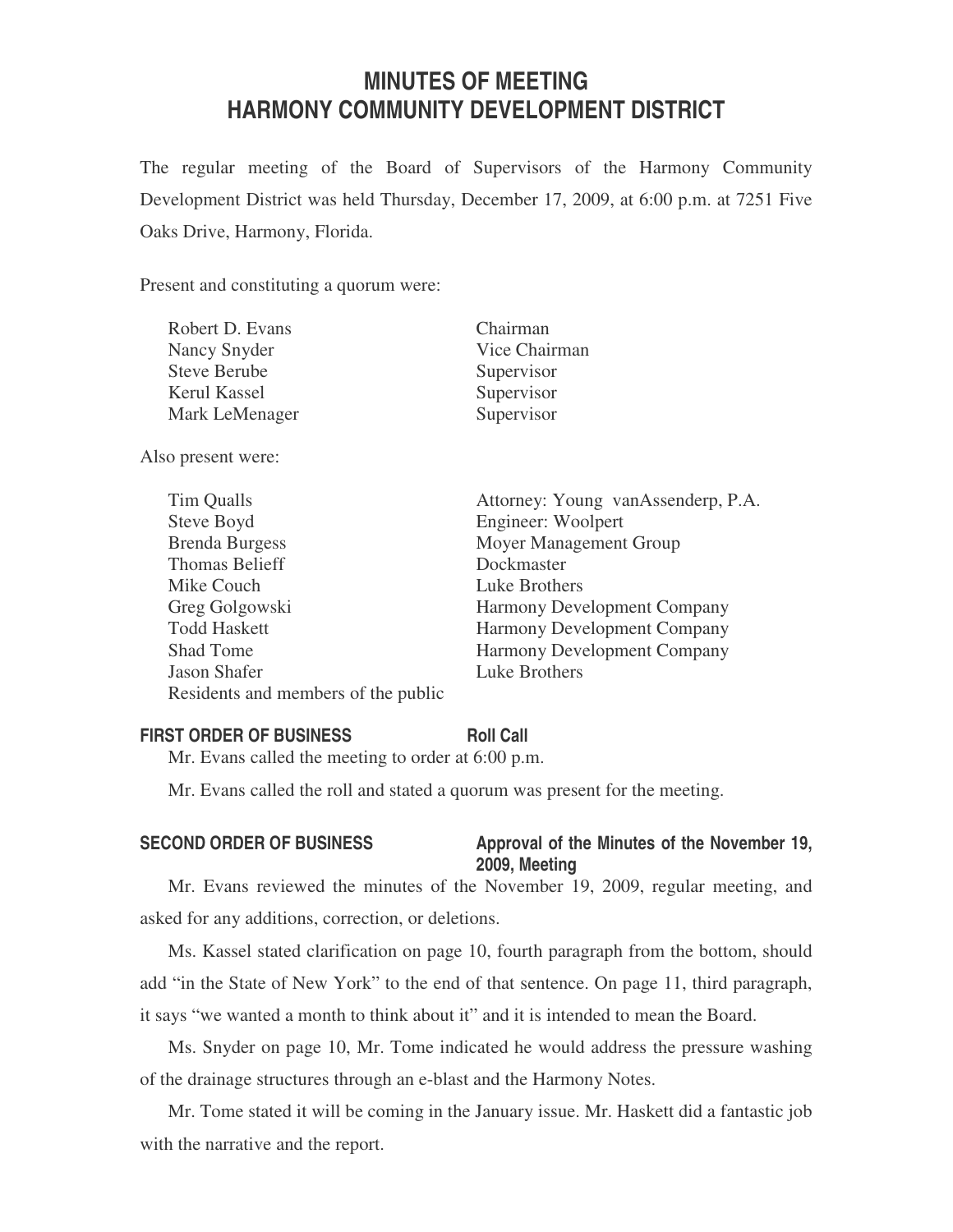On MOTION by Mr. LeMenager, seconded by Ms. Kassel, with all in favor, approval was given to the minutes of the November 19, 2009, regular meeting, as amended.

### **THIRD ORDER OF BUSINESS Administrative Matters – Resignation of James O'Keefe**

Mr. Evans stated at previous meetings, there have been comments and questions about filling a seat on the Board that was held by Mr. O'Keefe. For personal reasons, he has not been able to attend these meetings for some time. He just recently submitted a letter of resignation. Under provisions of Florida law, the Board has the authority to appoint a replacement for the balance of his term. I would like to recommend the Board appoint Steve Berube as the member to fill Mr. O'Keefe's vacant seat.

Ms. Kassel asked can we take nominations? How does this work?

Mr. Moyer stated you can do this in two steps. The first is to formally accept the resignation which then creates the vacancy.

> On MOTION by Ms. Snyder, seconded by Mr. LeMenager, with all in favor, approval was given to accept the resignation from James O'Keefe.

Ms. Kassel stated since Mr. Berube is on the HOA Board and the Companion Animal committee, I would like to nominate Ray Walls. He has a lot of experience and has worked in governments, but not as a publicly elected official.

Mr. Walls stated I have an MBA and I am a budget manager for Orange County government, working with capital projects.

> Upon VOICE VOTE, Mr. Berube received 3 votes and Mr. Walls received 1 vote, resulting in the approval of Mr. Berube to fill the unexpired term of office for Mr. O'Keefe.

Mr. Moyer stated for the record, I am a Notary of the State of Florida and I can administer oaths of office.

Mr. Moyer administered the oath of office to Mr. Berube.

Mr. Qualls stated I will send a packet of materials to Mr. Berube, in addition to the materials that Mr. Moyer will provide.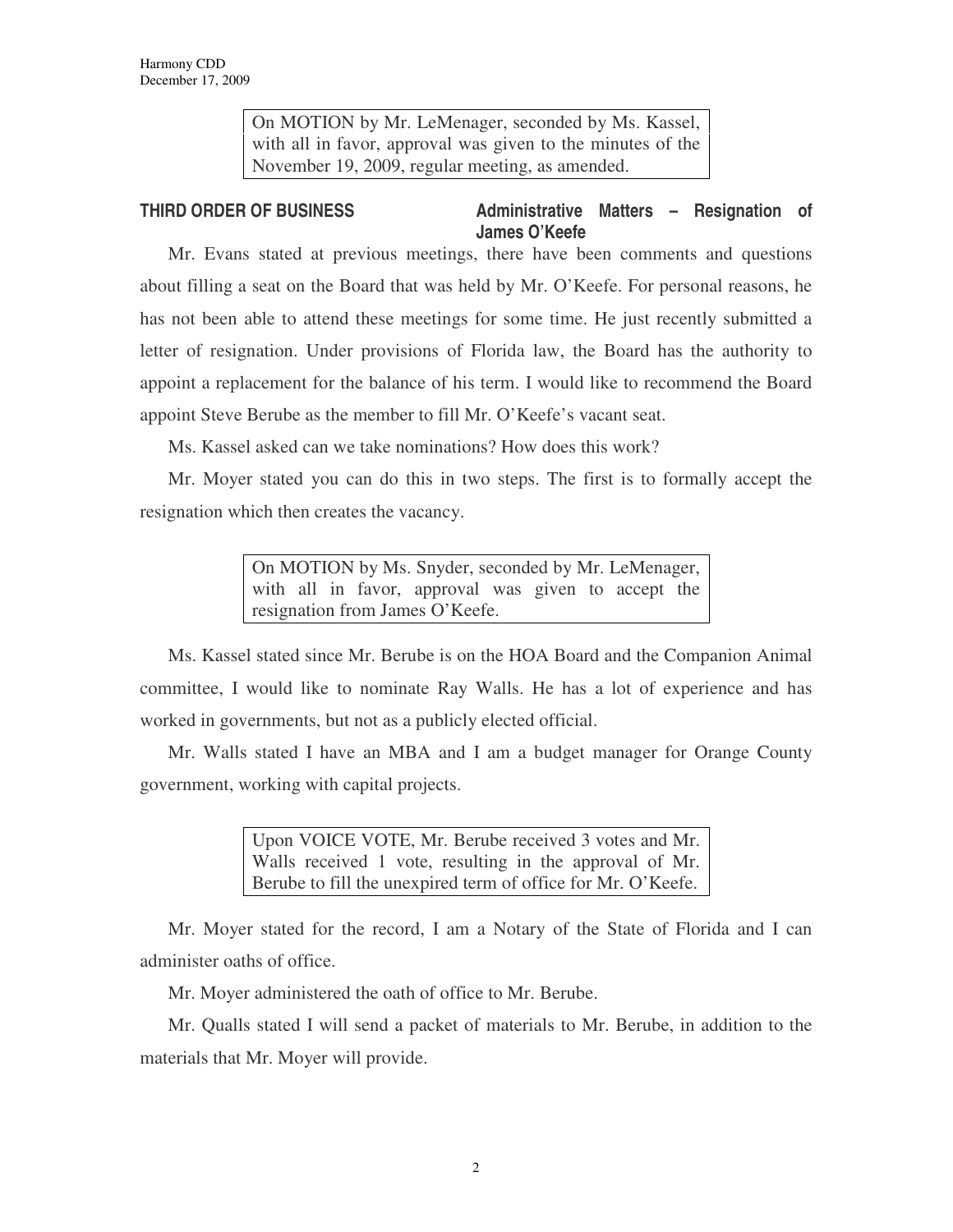#### **FOURTH ORDER OF BUSINESS District Manager's Report**

#### **A. Financial Statements**

Mr. Moyer reviewed the financial statements, included in the agenda package and available for public review in the District Office during normal business hours.

Mr. Moyer stated the on roll special assessment collections are 42.12% collected.

Mr. Evans stated there is a year-to-date category in the budget, and for many categories, we used a lump sum for the budget. Yet when we calculate the year-to-date budget figures, many are  $1/12<sup>th</sup>$  when some of those expenditures occur once or twice a year and not on an equal monthly basis. I would like you to keep that in mind when we compare actuals.

Mr. Moyer stated insurance is the best example of that accrual. We annualize the premium because it is paid once a year.

Ms. Kassel stated the trustee fee is another example where it looks like nothing was accrued but yet we paid the trustee. If this is the time of year we pay it, the year-to-date budget should reflect that accrual.

Mr. Moyer stated you are correct; it should have been accrued.

Ms. Kassel stated on the 2001 debt service fund, we have a principal prepayment of \$10,000. Did we retire debt in that amount?

Mr. Moyer stated you can call bonds in increments of \$5,000 so the trustee will leave funds in that account until they can honor that \$5,000 bond call. When they get the money, they make those calls.

Ms. Kassel asked this is a retirement of debt, prior to when we are required to do so?

Mr. Moyer stated yes.

Ms. Kassel stated that answers some residents' comment to retire debt earlier to avoid paying interest for a longer period of time, and we are doing that.

Mr. Evans asked could that also be an individual's prepayment?

Mr. Moyer stated yes.

Mr. Evans stated that would be different, because that would only apply to their lot.

Mr. Moyer stated that is correct, it could have been several property owners but it is in increments of \$5,000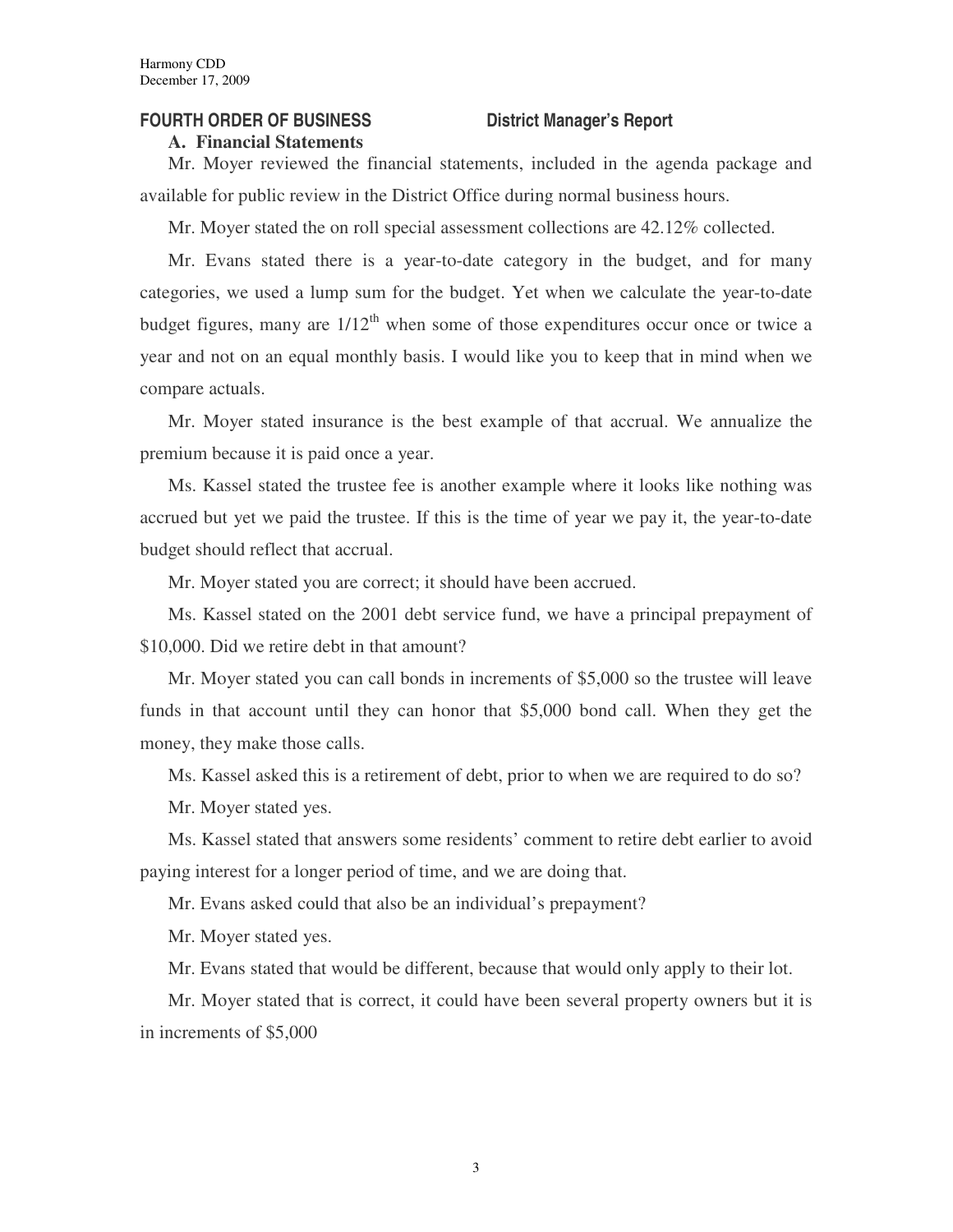#### **B. Invoice Approval #115 and Check Run Summary**

Mr. Moyer reviewed the invoices and check summary, which are included in the agenda package and available for public review in the District Office during normal business hours, and requested approval.

Ms. Snyder stated I have a question on the general usage charges for phones and text messages. It is a small amount, but AT&T offers unlimited text messaging for \$5.99 a month. Should we look into getting a general, all-inclusive charge since a lot of people use text messages? What we are approving this month is much higher than \$5.99.

Ms. Kassel stated I think we should consider it. I have a question on the check to Micah Bruckner.

Ms. Snyder stated when he purchased his house, the money did not flow at the right time. The bank paid the assessments and then the assessments were paid on the real estate tax bill, so it was paid twice. The bank reimbursed the CDD and the CDD paid Mr. Bruckner for the year-to-date amount because it was already paid and should not have been collected at closing. They did it this way, rather than the bank refunding him.

Ms. Kassel stated there were incidental expenses for the trustee invoice from US Bank, and I am curious as to the charge of \$380. The volume is \$4,900 and the rate is 0.0775.

Mr. Moyer stated that represents their costs incurred in being the trustee. We pay them a flat fee for trustee services, and then we pay their incidental expenses at a percentage.

Mr. Evans stated it is a percentage of their fee. They apply a percentage of their fee for copying and processing, as opposed to trying to itemize their copies and phone calls.

Mr. LeMenager stated emailed invoices did not include the check run summary. They are extremely helpful. Please include that in our emailed invoices.

> On MOTION by Mr. LeMenager, seconded by Ms. Snyder, with all in favor, approval was given to the invoices as presented.

#### **C. Invoice Approval Suggestions**

Mr. Moyer reviewed the suggestions related to streamlining the agenda materials sent to the Board. One suggestion the accounting staff made was for utility bills, for example, staff can provide a spreadsheet showing the utility bills, and that will save about 50 pages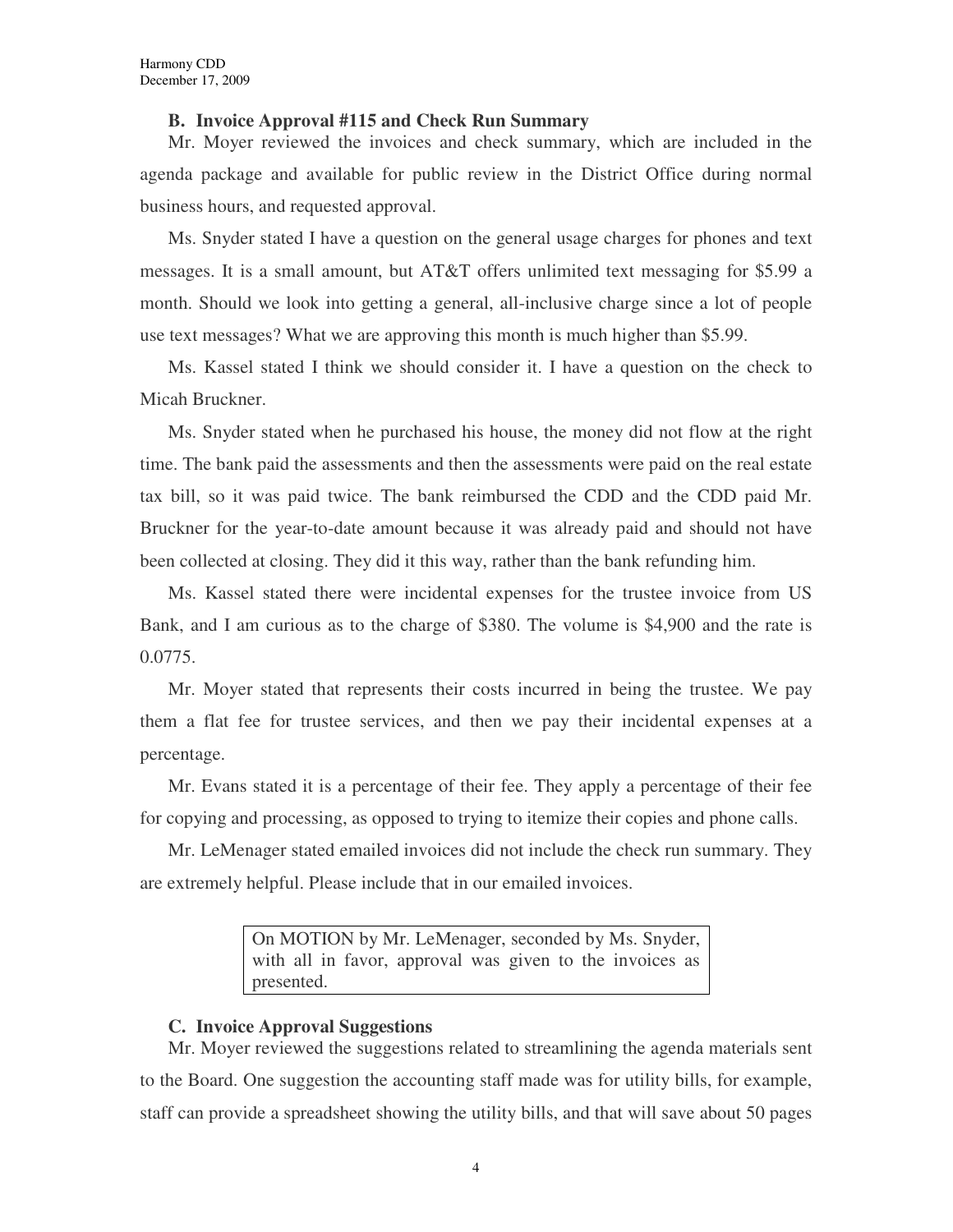per package. We do not have a lot of control with utilities, and it is one way to save some copying charges.

Ms. Kassel stated we can still be sent the electronic version if we have a question about something on the spreadsheet.

Mr. Moyer stated that is correct.

Mr. Evans stated I think it is great idea

Mr. Moyer stated we will proceed in that direction.

#### **D. Public Comments/Complaints**

Mr. Moyer reviewed the complaint log as contained in the agenda package and is available for public review in the District Office during normal business hours.

Ms. Kassel stated the complaint page on the website is not working. I could not submit a request today. I could view it but I could not submit it.

Ms. Burgess stated I have difficulties with some browsers in being able to view the website and I have reported it, but the only answer I get is to view it with Internet Explorer.

Mr. Moyer stated we will talk with the Severn Trent IT department to see if they have any suggestions.

Ms. Snyder asked you do not post unapproved minutes on the website?

Ms. Burgess stated no, not on the Minutes page. The first time it is on the website is when the agenda packages are distributed and I post the entire agenda on the website, which is about a week before the meeting.

Ms. Kassel stated for the benefit of the audience, minutes and agenda packages are available on the website at harmonycdd.org.

#### **E. Legislative Concerns**

Mr. Moyer stated since our last meeting, Mr. vanAssenderp emailed me some proposed legislation, Senate Bill 664. Our current law, Chapter 190, Florida Statutes, says the District may purchase tax certificates. That is the process that we follow. We levy assessments on the tax roll and we follow the same rules as ad valorem taxes. If the tax bill is not paid, in June of each year, the tax collector will hold tax certificate sale. People will bid on tax certificates. The reason they do that is the opening interest rate on delinquent taxes is 18%, and investors view that as a very good return, and I agree, depending on the property. If you have improved property, the likelihood of people paying their taxes, even if they are delinquent, is very high. There are investors who have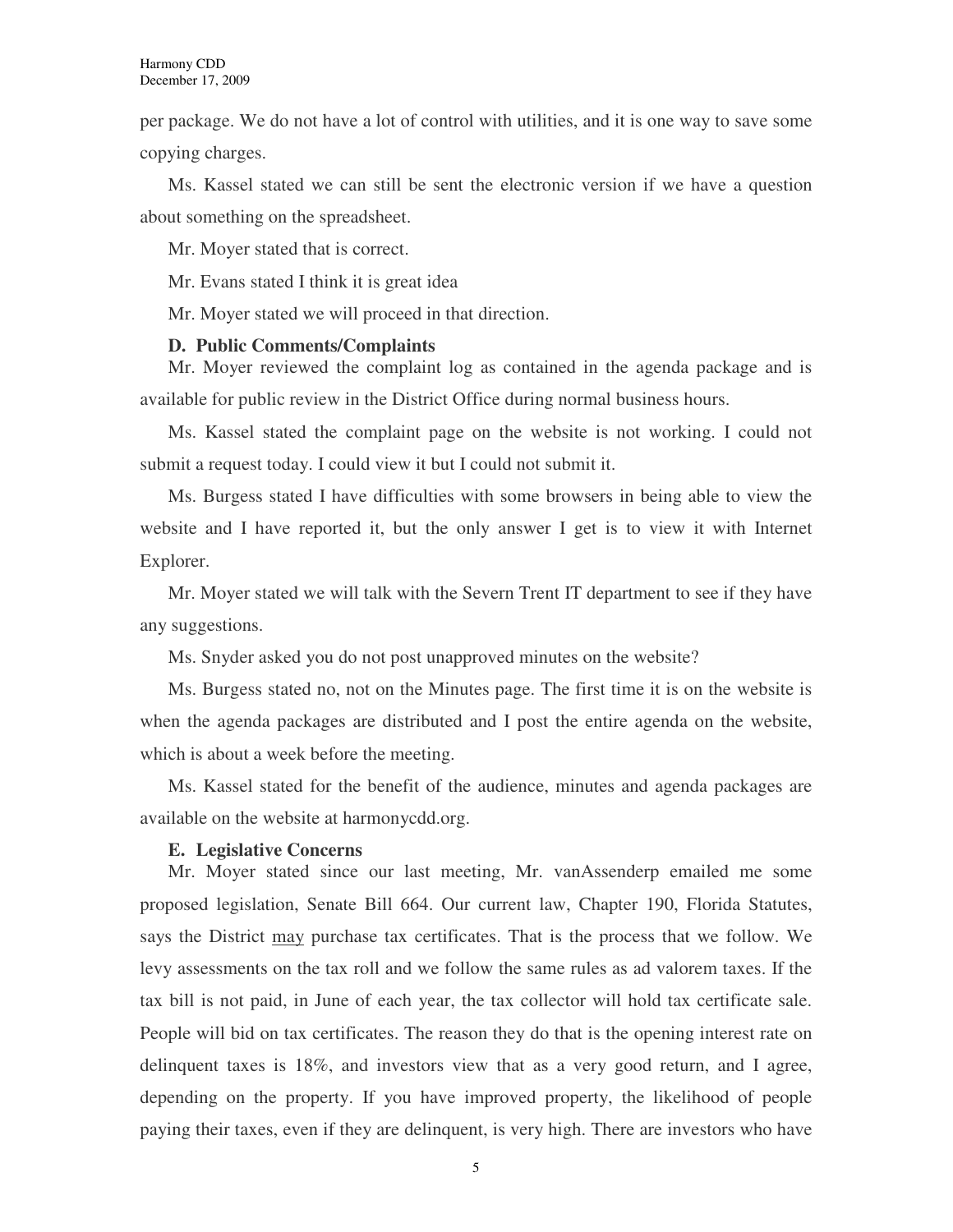a business buying tax certificates. The law says we may buy them. The reason the law was written that way, is if there is a piece of property that the District could use for some public purpose that is on the tax certificate, it is a good way to pickup property for public use, but it is seldomly done. A group of these investors who buy these certificates as a business are proposing that "may" be changed to "shall," that the District shall buy delinquent tax certificates. That begs the point of where the District gets the money to buy delinquent tax certificates. In Harmony, the developer owns many lots and property. If, for some reason, he defaulted or any of your neighbors defaulted and we had to buy them, the only revenues we can raise is by assessing the property owners. That, in effect, means that you would pay for the defaults of neighbors and developers. One, we would not have the money, and two, I am not sure we would have the legal authority because we levy assessments based upon a benefit that you receive from the services of the District. It is a very bad suggestion. I talked with the Chairman and we both agreed that it would be advantageous to ask Mr. vanAssenderp to get involved, to monitor the legislation and to participate, to the degree he can, in changing it or defeating it. I think the only recourse we have is to defeat it since I do not think we have much room to negotiate with the sponsor of the bill. If that is what they are looking for that the District picks up these defaults, I do not think there is a compromise position.

Ms. Kassel asked what is the intent?

Mr. Qualls stated the sponsor is Senator Altman, who is over the Melbourne. Area. the company that is proposing this legislation is Gulf Group Holdings based in South Florida and they have been the preeminent purchaser of tax certificates. Senate Bill 664 has about 20 things they want to change for the tax certificate process, and this is one of them. We have had meetings with their lobbyist. They want to change Chapter 197, Florida Statutes, and this is a change to Chapter 190, Florida Statutes, which does not fit with everything else they are trying to do. They want to save some money. In their portfolio, they likely have certificates from a CDD with a District lien on it. This would ensure that those certificates are purchased by the District and protects them as the investor.

Mr. LeMenager asked even if the District has no money or legal authority to do so?

Mr. Qualls stated it is bad precedent all around. It is a government that is being required to purchase tax certificates. Another portion of the Bill requires the District to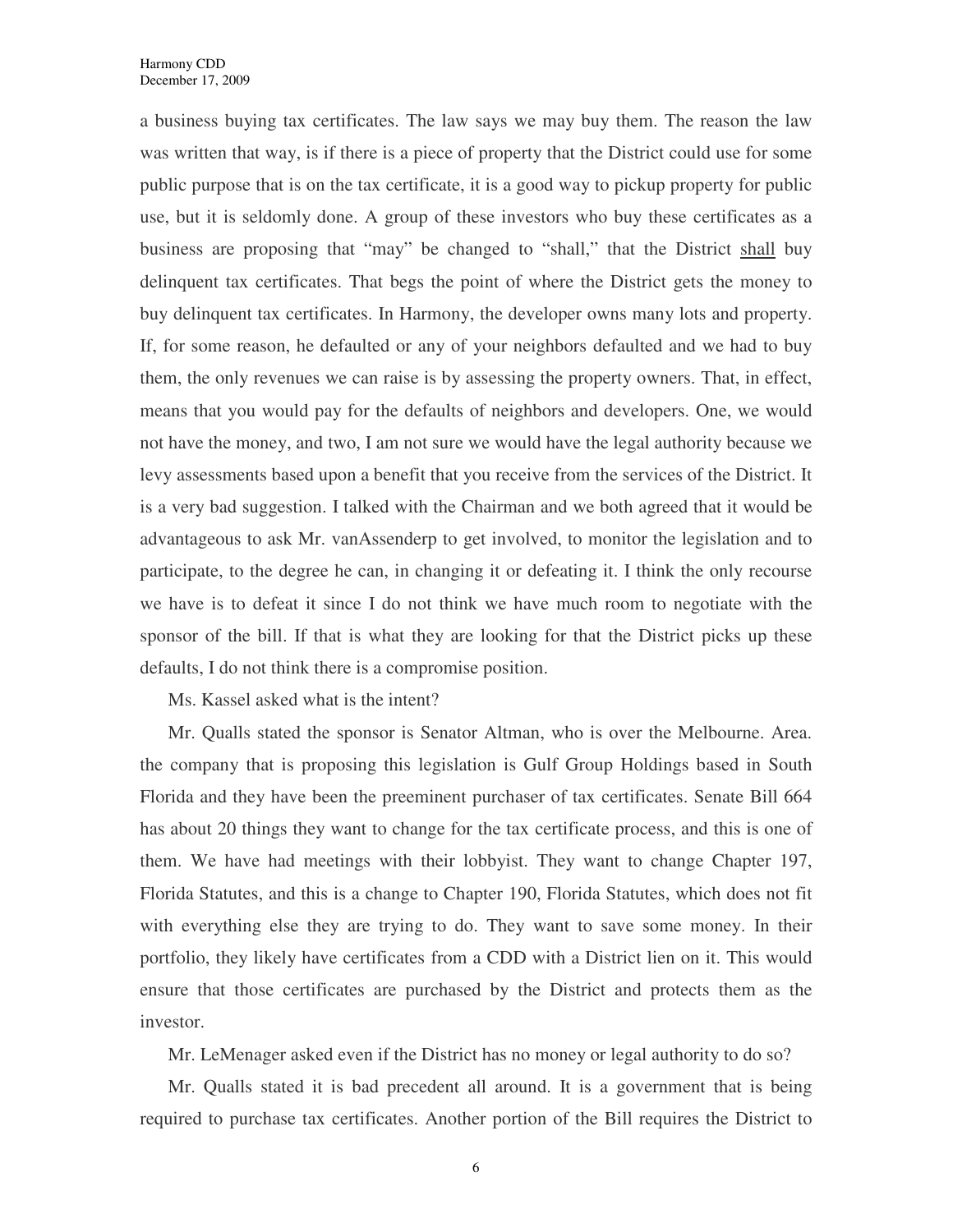foreclose upon properties when there is a default. We use the Uniform Method of collection for our assessments. If someone is delinquent on their taxes, then tax certificates are sold. Two years have to pass before a tax certificate holder can apply for a tax deed. The tax deed bidding would then take place, in which that tax certificate holder and anyone else can bid on that property. That gives extra time for the landowner to be able to pay back the tax certificate holders. This change would mandate that the District foreclose on that property in Circuit Court. It is bad legislation all around, at least this section.

Ms. Kassel asked what progress have you made?

Mr. Qualls stated Mr. vanAssenderp has had two meetings with the lobbyist, Fred Dudley, and the progress is good. It is educating Mr. Dudley on what a District is, what it is designed to do, and why something in Chapter 190, F.S., does not belong in a Bill dealing with Chapter 197, F.S. It is bad precedent to mandate that a government purchase tax certificates. They have been willing to listen so far, and there is another meeting setup for next week. We will keep you apprised of everything that happens.

Mr. LeMenager asked how many CDDs does your organization represent?

Mr. Moyer stated about 20.

Mr. LeMenager asked of those 20, how many have joined in this effort to lobby against this Bill?

Mr. Moyer stated through their legal counsel, all 20 are involved.

Mr. LeMenager stated so everyone has hired them and we are paying only a small portion of the bill from our attorney.

Mr. Moyer stated no, that is not correct. There are several firms that do CDD work. Hopping Green & Sams is based in Tallahassee and they are actively in this. Nancy Linnan from Carlton Fields does several CDDs, and she is involved on behalf of those CDDs. Mr. vanAssenderp is not representing the whole group.

Mr. LeMenager asked how many CDDs are you acting as a lobbyist for, and is it more than one?

Mr. Qualls stated I do not know.

Mr. LeMenager asked how many forms have you signed saying you are going to be a lobbyist?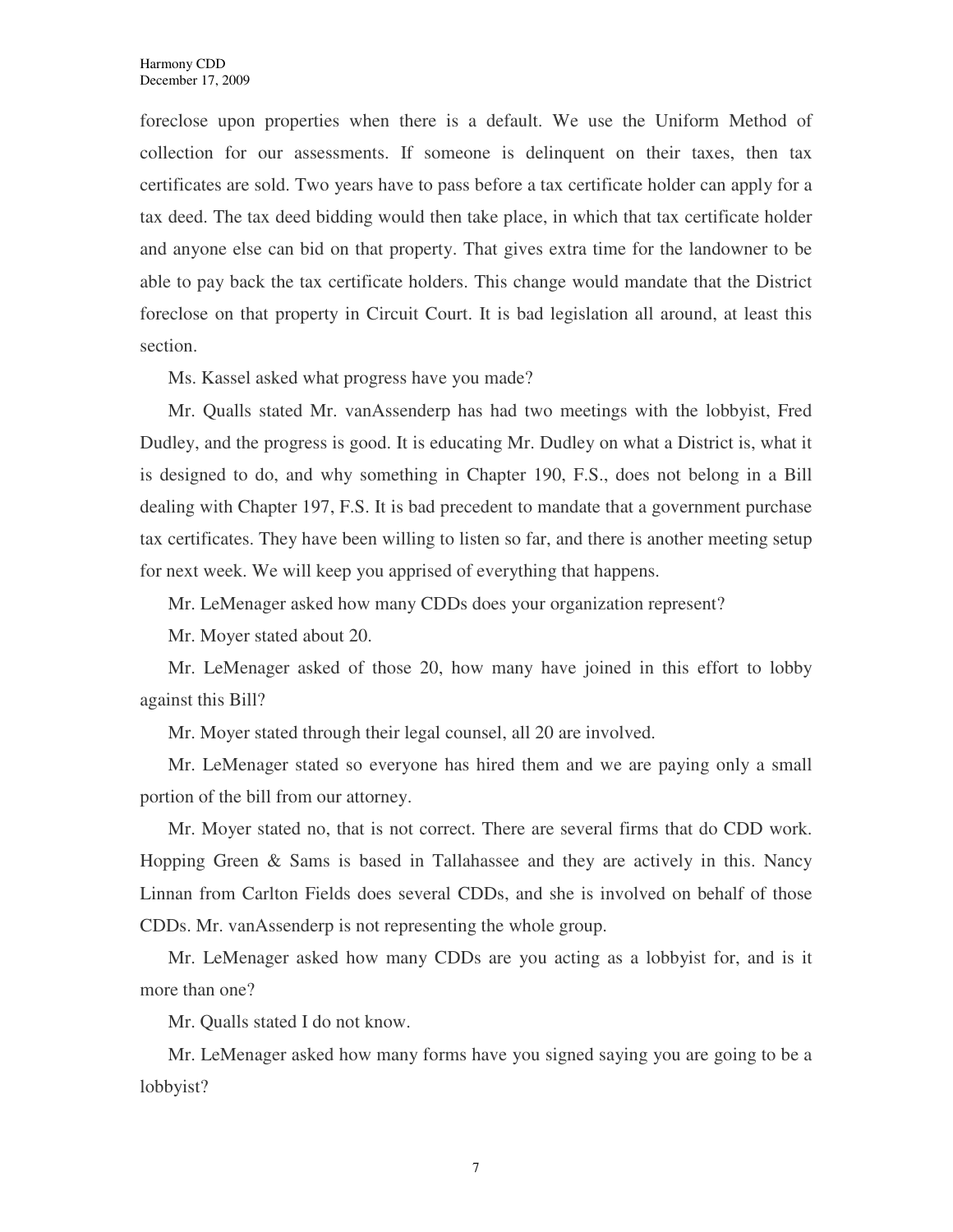Mr. Qualls stated I lobby for various entities but this is the only District that I signed that form to represent.

Mr. LeMenager stated this Bill is ridiculous and it makes no sense. It is illogical and probably will be thrown out, but my concern is we will be faced with a large legal bill when a lot of CDDs should be involved. We should pay a small part of the total bill.

Mr. Qualls stated this is public record so you can get online and see who is involved. I am not lobbying for any other CDDs on this matter, but I simply do not know the answer. I can provide the website where you can search for the lobbyist or the principal.

Mr. LeMenager stated I am in complete agreement that this Bill is nonsense, but given the fact that every CDD would agree, that we not pay a disproportionate share of fighting this.

Mr. Moyer stated I suggest Mr. Qualls ask Mr. vanAssenderp if other Districts would participate in this expense.

Mr. Qualls stated as always, if you have questions on one of our invoices, please let me know and we will be reasonable in working it out.

### **FIFTH ORDER OF BUSINESS Staff Reports**

#### **A. Attorney**

Mr. Qualls stated we wish you all happy holidays.

#### **B. Engineer**

Mr. Boyd stated the watermain is substantially complete. We are going through the close out process with Toho Water Authority now. It passed the water test and the bacteriological test. There is an easement that needs to be recorded for the wetland crossing that we are working to get completed. I am asking the chairman to sign a release for payment. Out of the total contract of \$97,774, we are holding \$10,992.40 for retainage and for the final valve opening to activate the water line.

Mr. LeMenager asked is that why that fire hydrant no longer discharges?

Mr. Boyd stated that is unrelated. I will have to check on that.

Ms. Kassel stated it is a Toho Water Authority issue about chlorine in the water.

Mr. Boyd stated they may have added a different device so it can flush without running down the street. It still flushes when it needs to but it does not run down the street.

Mr. Berube stated it is coincidental that the hydrants were shut off at the same time the fire department came in and pressure tested all the hydrants. I think they shut them all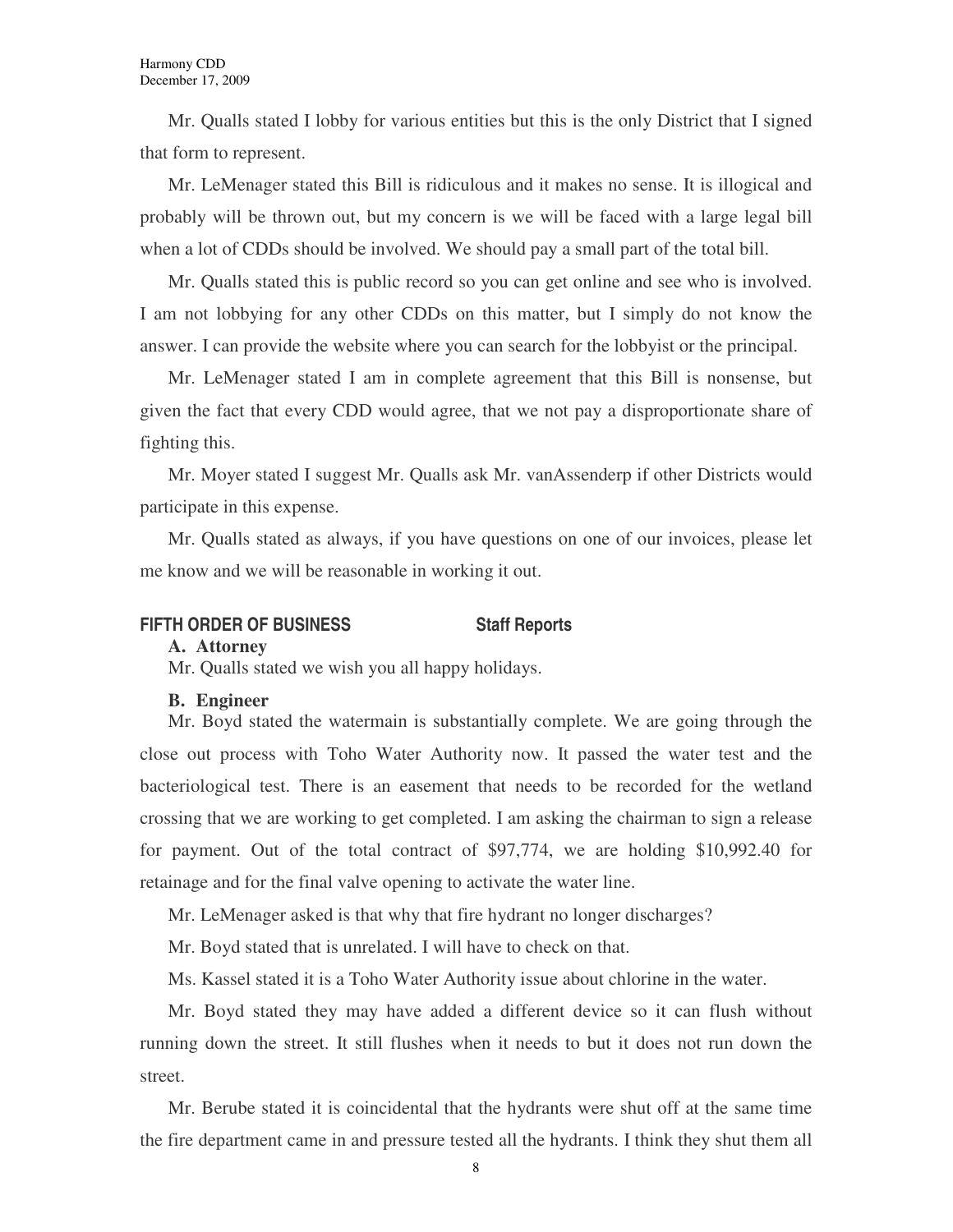off and Toho Water Authority does not know it and did not turn them back on. They come through every three or six months to test the hydrants. The day after they did that, I noticed both hydrants were off.

Mr. Boyd stated I will make a call to check on that.

Mr. Boyd stated the alley repairs have been completed. Mr. Gierok walked it yesterday with Mr. Haskett and Jr. Davis. We are requesting to release payment for the alley work in full. The contract amount is \$26,504.03. We are also proposing to release retainage on that. They looked at an area in Ashley Park where trucks are being very lazy in driving in the alley. There is no problem with the pavement, and Jr. Davis has agreed to put up stanchions to force drivers to stay on the pavement.

Mr. Haskett stated garbage trucks are going the wrong way down the alley that the turning radius will allow, so we will put a few obstacles in the way to hopefully correct it.

Mr. Berube stated Waste Management goes down most of the alleys the wrong way.

Mr. Boyd stated we can talk with Mr. Hawkins about that issue, and I think he can get that fixed. The alleys were designed to be one way for that very purpose because trucks need a larger turning radius, and the turning radius was put on one side only.

Ms. Kassel stated as you talk with them, mention that they drive at speeds significantly greater than the speed limit.

#### **C. Dockmaster/Field Manager**

Mr. Belieff reviewed the monthly boat report as contained in the agenda package and is available for public review in the District Office during normal business hours.

Mr. LeMenager stated I prepared my own spreadsheet so we can see how often the boats are used. I am not proposing any changes at this time, but after paying \$12,500 to replace new motors, before we make any large capital expenses again, we need to take a close look at usage. There were 95 trips on the large pontoon in the past year, 58 trips on the small pontoon, and 76 trips on the fishing boat. We have a beautiful sailboat that has never been used. It is beautiful, but if you have any proposal for maintenance on the sailboat, my answer would be to sell it because it is not used.

Ms. Snyder stated some boats are six years old. Where maintenance might seem high, I do not think it is for the age of the boats.

Mr. LeMenager stated that is not my point. I am looking at the cost benefit. We have three motorized boats, and maybe we should have only one.

Ms. Snyder stated the two pontoons are used quite often.

9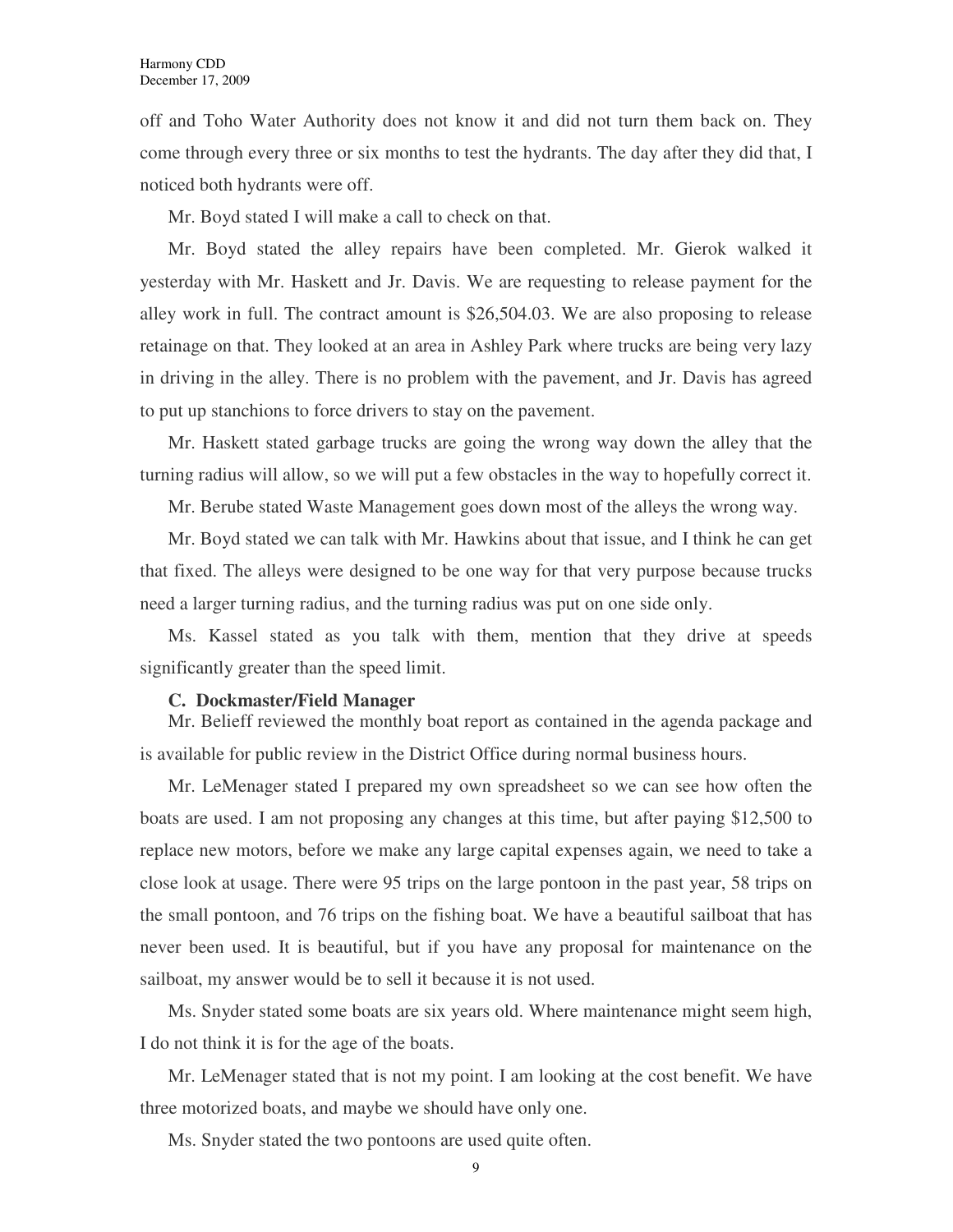Mr. LeMenager stated in the past month, the large pontoon was used once and the 16 foot boat was used 11 times. They are wonderful facilities and I know they are used, but when we add the cost of the dockmaster, this is a \$60,000 annual expense we have.

Ms. Snyder stated we need to invest some money, but I do not think it will be an ongoing cost, especially for these three boats that are used all the time. I think it will last a few years. We should have amortized the costs over several years. I do not remember a lot of maintenance costs before last year.

Mr. Evans stated there was a tremendous amount of discussion about the boats themselves at our last meeting and because they are aging and getting wear, we are constantly patching them. They break down a lot so there is a perception among the residents that they are not reliable, which has reduced the usage and impacts their usability. We have one of the most beautiful lakes in Florida. It is a tremendous facility. Is the lack of utilization not from a lack of desire but from the lack of confidence in boats? We need to understand the cause of lower usage. Mr. Golgowski was going look into that concept to give us some insight.

Mr. Golgowski stated I prepared a graph that shows two years of data. We examined the two pontoon boats and the 18-foot fishing boat, which is primarily for fishing. It is not considered to be a backup for the pontoons. The usage appears to be dropping, and there are a number of months when we had zero usage or less than 5 trips. We did not correlate that to the timing of repairs, but the boats were in the shop three times.

Ms. Kassel stated weather was a significant factor for the lower usage months.

Mr. Golgowski stated temperature also is a factor. Summer months get higher usage than in winter months. One boat gets used more when the other is in the shop. I think part of the reluctance is, even on a well-operating boat, you are very alone out there, and some people are not confident enough to be in that situation. One program we will be starting in January is a fishing contest to try to record the biggest fish to get people more involved with the lake. There may be other programs like sailing classes for the sailboat, which was purchased at the insistence of residents at that time. There may be other ideas you may have for activities at the docks to better utilize that resource. It is a tremendous resource for the community to have access to Buck Lake.

Ms. Kassel stated I mentioned previously that these are not commercial boats, so they are not quite as durable and they are older. I wondered if we could get into a lease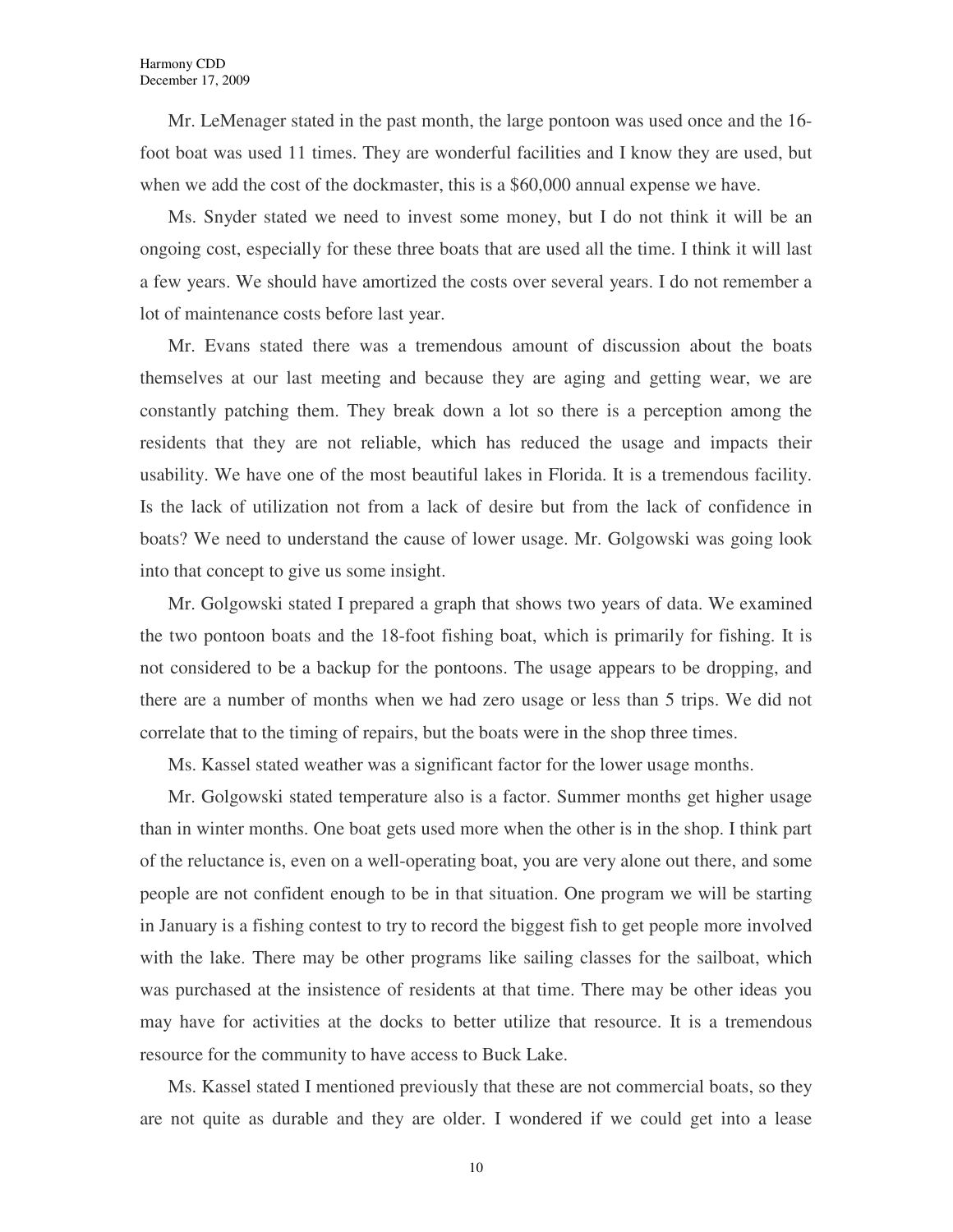arrangement where maintenance is included and if that would be less expensive. One reason we spend money now is the boats are aging. Over the last year, they have needed a lot of refurbishment. I do not know the price differential would be with commercial boats or leasing versus maintaining them ourselves.

Mr. Golgowski stated these boats were purchased off the lot and we added pontoon guards to make them a bit more commercial and protect them. We have not looked into leasing boats yet.

Ms. Kassel stated Mr. LeMenager brought up the dockmaster and how much we are spending, but he spends a lot of time doing other things as well as working on the dock and checking boats in and out.

Mr. LeMenager stated I agree completely. We had discussions about swing sets or a skate park and what we want to spend our money on going forward. It seems at times that the boats are taken for granted. When we heard a proposal for another band-aid job on the boats, I started thinking about what we are actually spending out money on. As wonderful as the facility is, we had one month this year when the two pontoons were used a total of 20 times and the other months it is used less.

Ms. Snyder stated residents said they did not use them because of the condition of the boats.

Ms. Kassel stated they were previously regular users of the boats.

Mr. LeMenager stated this goes back a ways.

Ms. Snyder stated I do not think we can look at just the numbers.

Mr. Evans stated I think everyone brought up very good and valid points about trying to be financially responsible for the expenditure, and also analyze if we are utilizing this asset to the greatest level that we can. I do not think there is a quick, easy answer. This graph brings to light the impact to usage when it is in the shop, as well as weather. There are many variables, and we are looking for a recommendation when you look at all these issues. We have a huge investment in the boats and we have access to a great lake facility. I want to see how we can better utilize the facilities from a programming aspect with the boats that we have to get people to use them. Mr. Golgowski mentioned some options to get people more involved. I think sailing classes is a great idea or an early morning canoe trip.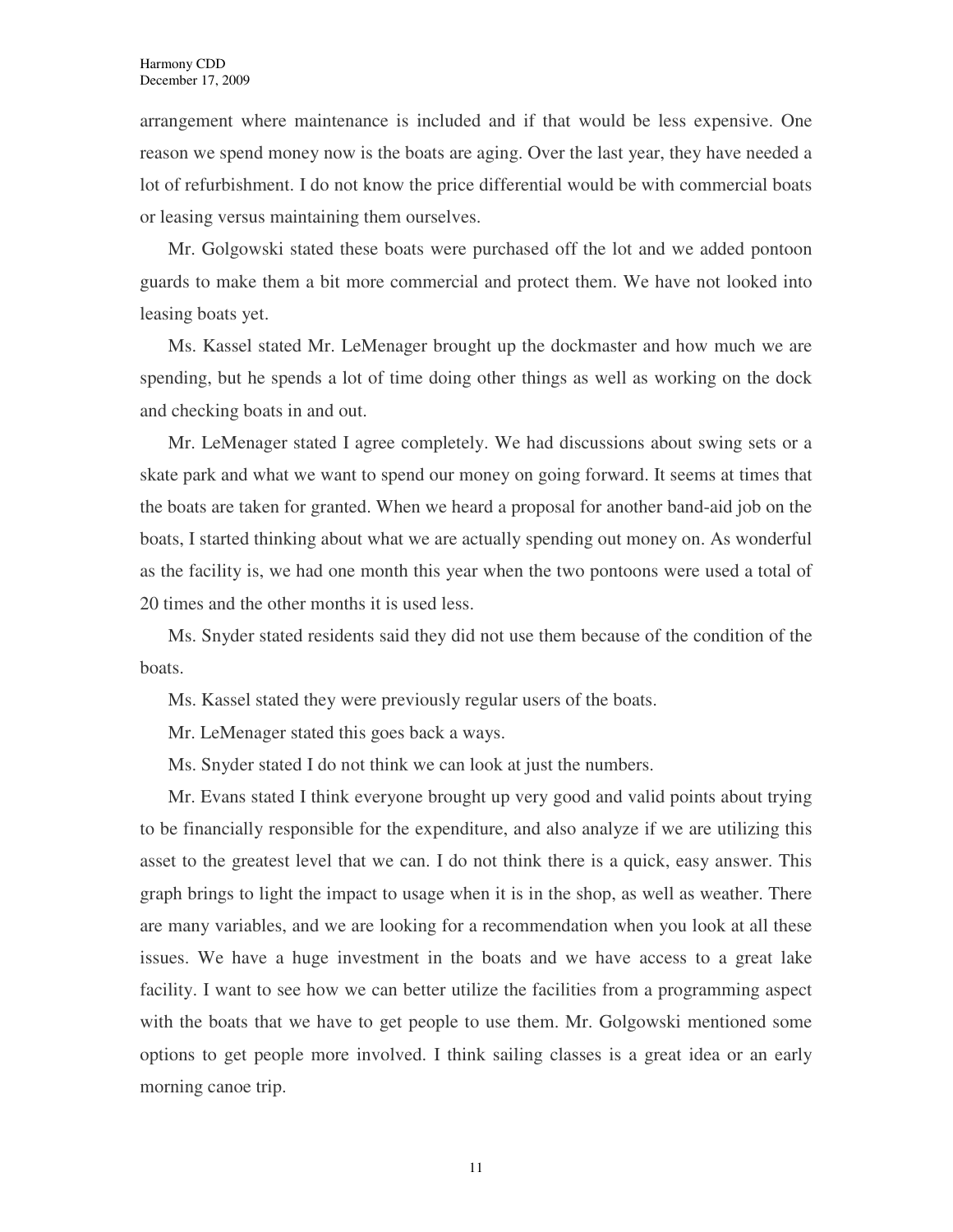Ms. Kassel stated we could implement conservation activities with the kayaks during the day or supervised ones in the evening.

Mr. Evans stated I think we can look at other programming opportunities to elevate utilization. Regarding commercial use, when you own your boat, you become more familiar with it, like you do with your car. As you drive it, you become a better boater. When we have people who are not familiar of do not use them often, things will break because of improper use of throttle and things of that nature. You have to accept that because you are not going to change it. You will have a higher level of maintenance that is directly related to infrequent operator use.

Ms. Snyder stated a couple years ago, we sold the wooden boat for about \$5,000. The solar boat is not used much. Has that been out of commission?

Mr. Golgowski stated it is available.

Ms. Snyder stated we also have sailboat and small fishing boat that are not used.

Mr. Belieff stated the small fishing boat is a good backup.

Ms. Snyder stated if we sold the unused boats, we could get maybe \$2,000 or \$3,000 toward the \$12,500 proposal. It is not good for a boat to just sit in the water.

Mr. Golgowski stated you are correct. I would like to try to keep building the program.

Ms. Snyder stated you do not get the value out of them by selling them, but it would be something to apply toward a large expense. If they will be used, I do not recommend selling them because we will not get full value from them.

Mr. Tome stated we are trying to get more activities on the dock and the boats. Fishing is something that came up in our discussions, to be able to have something at the dock that is recognizable and that will create some competition and recognition.

Ms. Snyder stated there are a lot of kids who love to go fishing.

Mr. LeMenager stated we received a proposal for the gate at the dock. One morning, my wife and I discussed the vandalism of the boats. We looked at this proposal and wondered why we dock the boats at the dock. Could we dock them 20 feet away and anchor them and Mr. Belieff takes a boat back to the dock? Would that help the issue of people walking down the dock and jumping onto the boat? Could we not moor them instead of opening money on a big gate?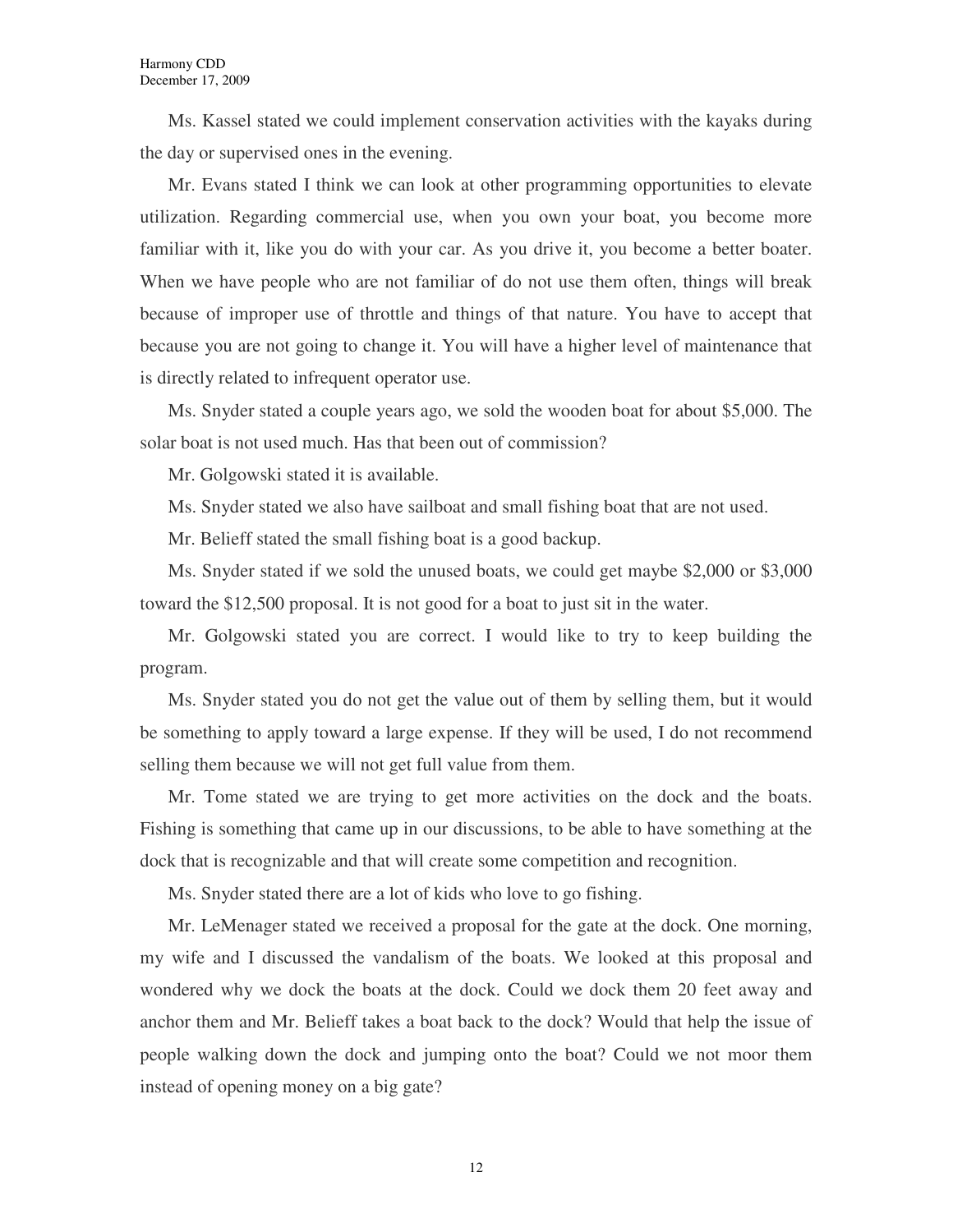Mr. Evans stated I do not know if we have authority to have mooring buoys in the lake. You also do not just drop an anchor and leave it there for days at a time, because the wind blows and the anchor will pull and you do not know where it will end up. What they use in mooring basins is a mooring buoy, which is a permanent anchor on a base. I do not know if we can do that. We have approval for a certain number of docks on the lake in the DRI.

Mr. Golgowski stated I do not recall if there is a restriction on that. The lake bottom is privately owned; it is not sovereign. We still may need a permit.

Mr. Boyd stated my bigger concern is the safety aspect of people transferring in and out of boats.

Mr. LeMenager stated we have a dockmaster who can do that. The thought was last thing at night he can moor them out and then bring them back in the morning to the docks, so they are moored only overnight. Now we will not have the problem of teenage boys lighting fires on the carpet.

Mr. Berube stated it is a great idea, but the batteries will always be dead.

Mr. Haskett stated it also does not prevent damage during the day if no one is at the dock.

Ms. Kassel asked when does damage occur? Does it occur during the daytime? I thought it occurred just at night.

Mr. Belieff stated damage occurs at all hours.

Mr. Golgowski stated that is a good point of figuring out how we will keep them charged if they are away from the dock.

Mr. LeMenager stated I was not aware we kept them plugged in overnight. It was just a thought.

Mr. Evans stated we need to address the gate, which we have been discussing for at least six months to help curb vandalism and other activities on the dock at night. We looked one time at putting several hundred feet of fencing to block off the entrance to the dock area, but they would go right around it or over it. then we looked at putting a gate on the dock that marinas have so they will have to wade in the water to get around the gate.

Ms. Kassel asked where would this be on the dock?

Mr. Haskett stated the red line on the diagram.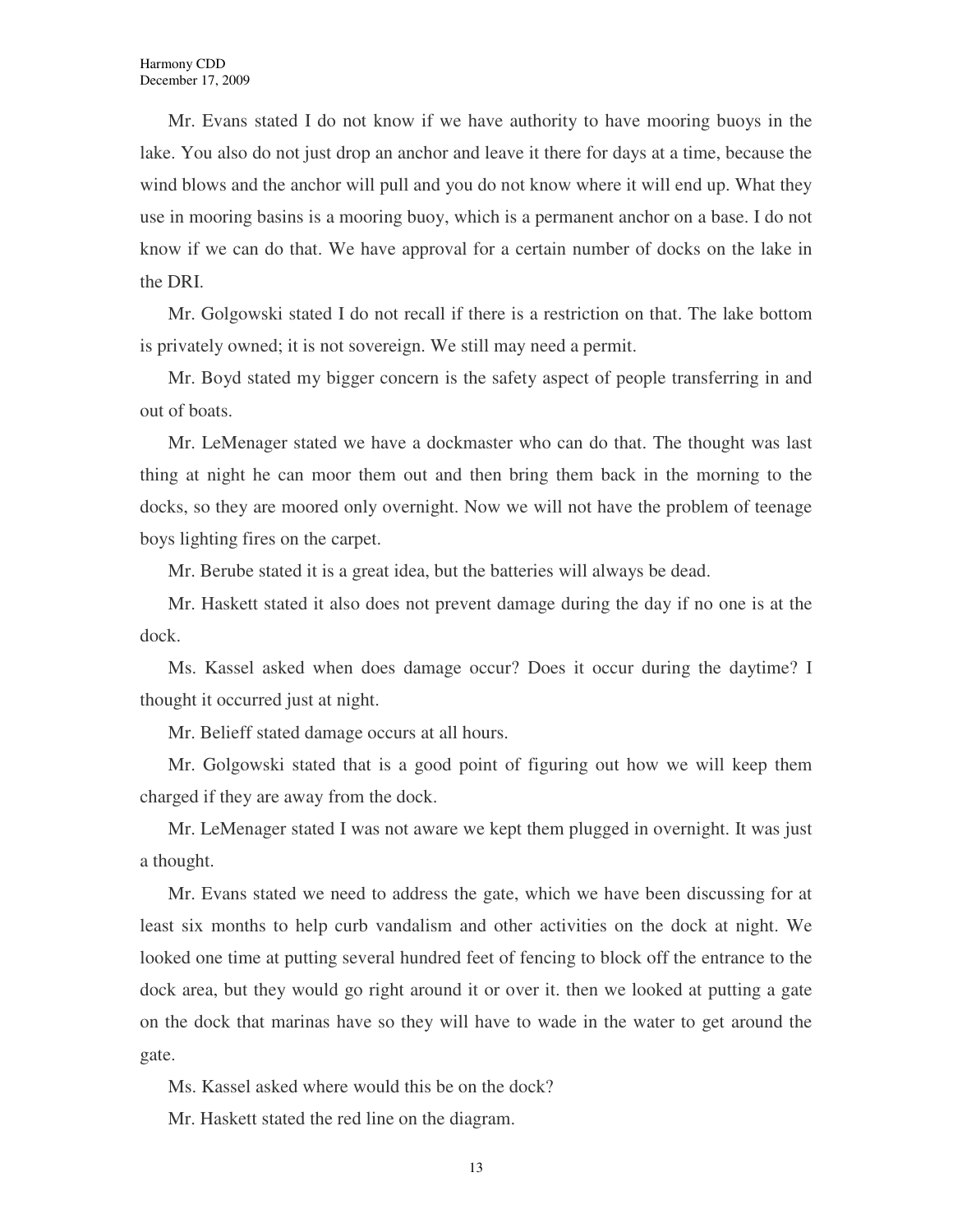Mr. LeMenager stated I also thought about the gangway. Can that be raised or moved like a draw bridge?

Mr. Haskett stated yes, but it is not cost effective due to the weight of the gangway. The cost would be considerably more than repairs.

Mr. LeMenager stated I am trying to think about how it will look. You can stand at the round-about and look at the lake, and it looks very nice. My only concern in putting a gate there is that it will detract from the view.

Ms. Snyder asked will the proposed location block them going to the canoes and kayaks?

Mr. Haskett stated no.

Mr. Berube stated it will basically block off the floating dock and that boats attached to it.

Ms. Kassel stated they have not damaged the canoes and the kayaks. Option A is with mini mesh and Option B is ornamental steel and it is less expensive than Option A. There is no indication of the height. It looks to be about 8 feet plus the angle.

Mr. Haskett stated it is a little over 8 feet including the angle.

Ms. Kassel stated I wonder if there is something that is less forbidding looking that will still be effective and will still have a view through it.

Mr. Haskett stated the design is what I submitted to Chapco and they came up with the pictures. They use this at the airport to control people from accessing their property, and it will do the job.

Ms. Kassel stated it is not that dissimilar from what we have in the front, but the reason it will look forbidding is because it is higher.

Mr. Berube stated if it is not tall enough, they will go over the fence.

Ms. Kassel stated I am looking for something a little more attractive and less forbidding.

Mr. Haskett stated Option A is mesh, shown in the black and white picture. Option B is chain link, which people can climb over, even with the angle on it.

Ms. Snyder stated I have seen these at boat yards and people still get in the yards. How will we keep kids out if they live here and know the combination?

Mr. Haskett stated they will not have the combination; only the dockmaster will have the combination. It will always be limited access.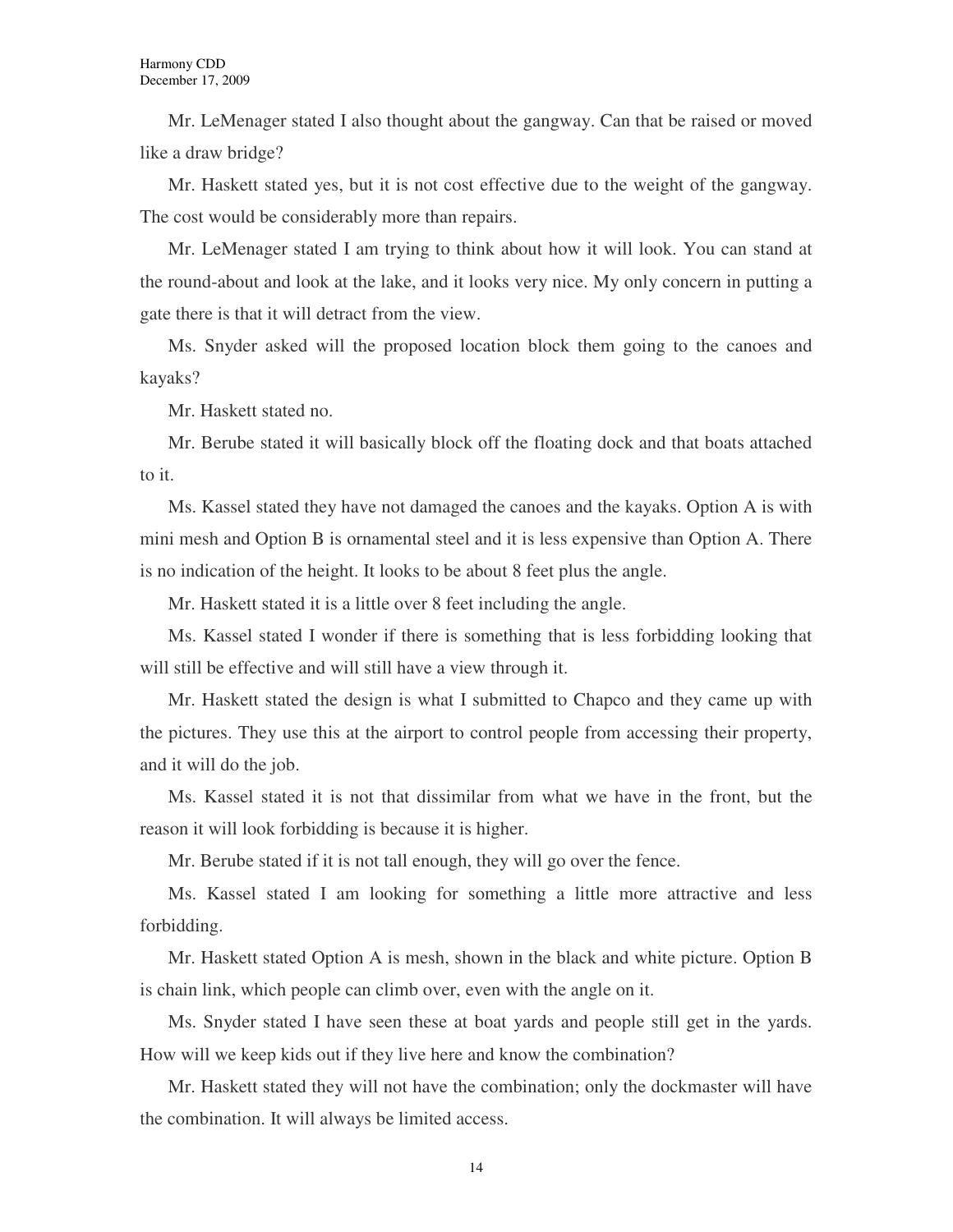Ms. Snyder stated I think that is good.

Mr. Belieff stated having a gate on the dock will solve a lot of problems.

Ms. Kassel asked are there other options for the design?

Mr. Haskett stated there might be, but this was the only thing I was able to find in my research.

Ms. Snyder asked people can still fish without having the dockmaster?

Mr. Haskett stated that is correct; it is an 8-foot section right before the ramp to the dock.

Mr. Evans stated I think it looks pretty nice. The ones I have seen at other marinas are chain link, and this is a much better look.

Mr. Berube asked do you have a sense of how much we have spent to repair vandalism? We are looking at a \$3,000 cost to prevent vandalism. Have we had \$3,000 of vandalism in the past year or two?

Mr. Golgowski stated yes, those control panels are \$800 to \$1,000 that have been replaced. We have had wiring replaced from the controls back to the motor, and a fire was started on the new carpeting.

Mr. Evans stated we also have to factor in from a safety standpoint that it is an attractive nuisance.

Ms. Snyder stated I think we should do it.

Mr. Berube stated I like the mesh because it looks softer.

Ms. Snyder stated I propose that we do Option B.

 Ms. Snyder moved to proceed with Option B for a mesh gate at the floating dock, in the amount of \$2,950, as discussed. Mr. Evans seconded the motion.

Mr. Evans stated we have talked about this for months. Staff has provided any number of proposals in discussing this with contractors to limit damages to the boats.

Ms. Snyder stated we have to do something.

Mr. LeMenager asked if it is ugly, can we take it down?

Mr. Evans stated yes.

Upon VOICE VOTE, with all in favor, approval was given to the above motion.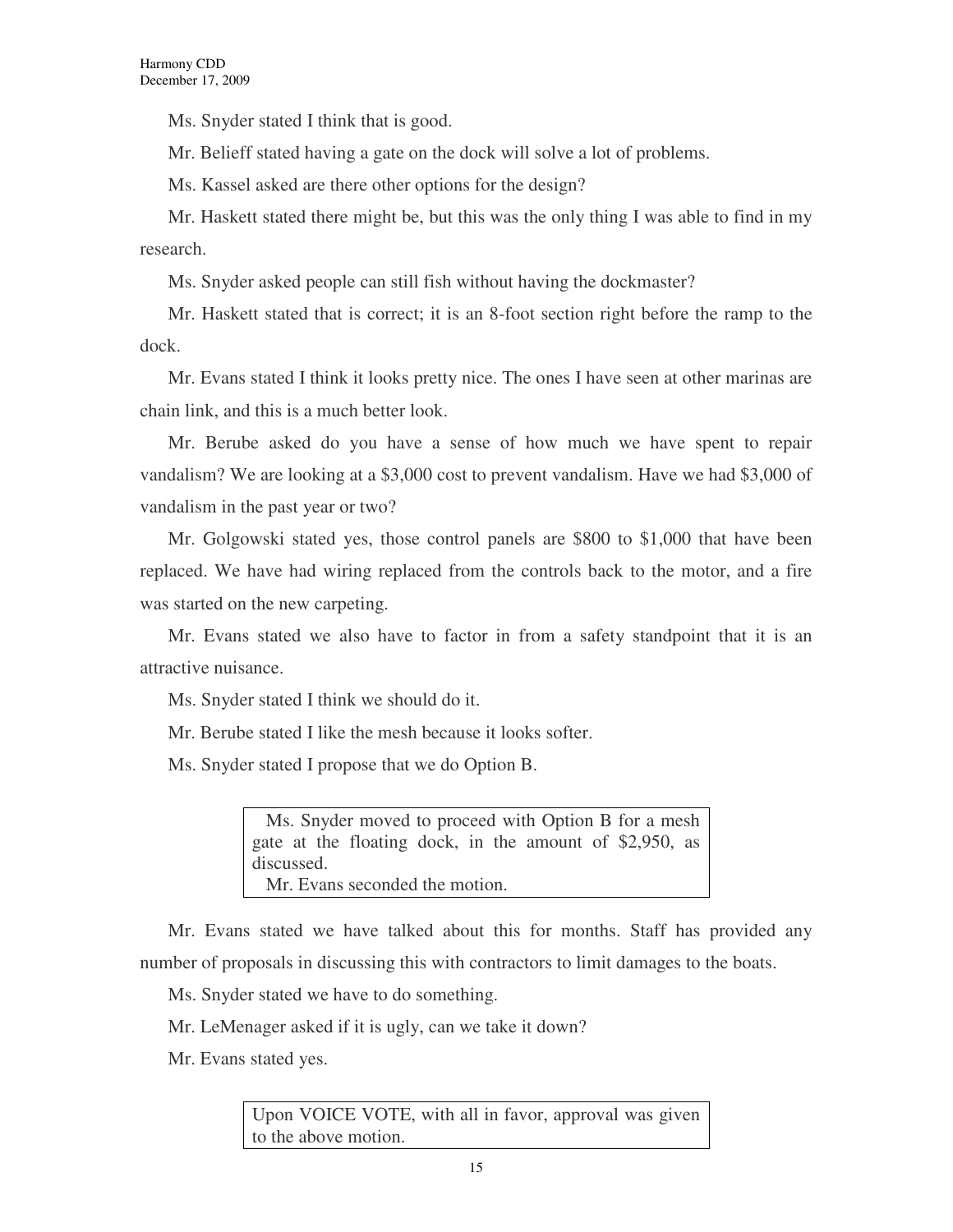#### **D. Landscaping – Luke Brothers**

Mr. Shafer reviewed the monthly landscaping report as contained in the agenda package and is available for public review in the District Office during normal business hours.

Mr. Shafer stated I will be the new account manager for Harmony. We completed installing the sod, and we are beginning to mulch and do detail work and pruning shrubs. We have a full-time pest control applicator on staff, as well as an irrigation technician on staff. We have hired four additional members to help with mulch.

Mr. Couch stated I am taking over as branch manager. Mr. Nicholson has moved to a sales role within the company.

Ms. Snyder asked how often are you testing the sprinklers? I may have seen you testing them the other day around the circle at Five Oaks going to Cat Brier. There were quite a few that were broken.

Mr. Shafer stated we are to do that monthly, and we just completed this month's inspections. We have a list of repairs that we are going through with Mr. Haskett.

Ms. Kassel stated what I tried to report this morning was a gushing of water in the dog park. Was that dealt with today?

Mr. Shafer stated yes, a main line broke overnight.

Ms. Kassel stated in case anyone wants to send their regards, I spoke with Mr. Nicholson regarding this landscaping proposal, and he had a heart attack. We know him and we like him so we want to wish him well. He just got out of the hospital on Saturday, and he is relieved of duty for now.

Mr. Couch stated I will be here permanently and Mr. Shafer will be onsite on a daily basis.

#### **E. Aquatic Plant Maintenance – Bio-Tech Consulting**

Mr. Golgowski reviewed the monthly aquatic maintenance report as contained in the agenda package and is available for public review in the District Office during normal business hours.

#### **F. Developer**

Mr. Haskett stated I distributed a proposal from A Cut Above, who is our arborist that we used last year. I met with Hank last week and he suggested items 1 through 5. I highlighted items 1, 2 and 4 and I recommend we utilize his services for those three items, which we can schedule for January. The budget for this R&M-Tree Trimming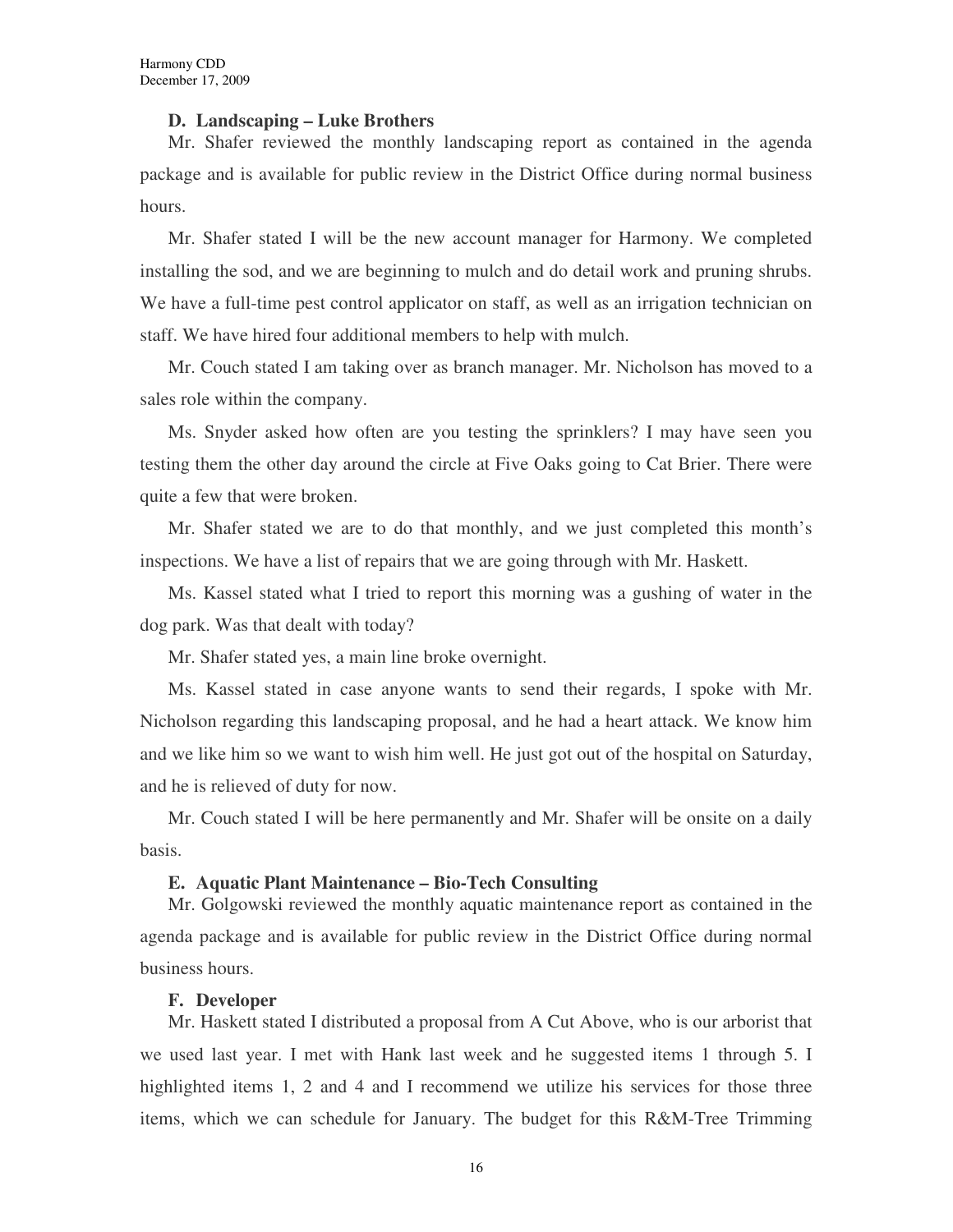Services is \$15,000, and these total \$7,800. Item 3 has been address by Luke Brothers and item 5 is included in the Luke Brothers' contract and will be addressed throughout the year.

Ms. Kassel asked do we expect there will be any additional cost for this?

Mr. Haskett stated there is nothing he has proposed to do after we perform these services, but we will not know if we need his services in the future, if a hurricane comes up, for example.

Mr. LeMenager stated item 1 addresses removing sucker growth, and I thought it was Luke Brothers' job up to 10 feet.

Mr. Haskett stated that is included in the contract with Luke Brothers but it is not quite the right wording that Hank used. Item 1 is trimming trees as stop signs at intersections. He specifically mentions sycamore trees on Blue Stem and Brackenfern, because they grow more rapidly than the rest and we wanted to trim them again, even though they were trimmed last year.

Ms. Kassel stated the first sentence for item one is trimming on common area trees to remove sucker growth, clear roadway signs and roadway lighting. Does that mean all common area street trees? It is not indicated in the first sentence. The next sentence mentions Blue Stem and Brackenfern.

Mr. Haskett stated I can get clarification.

Mr. LeMenager stated that is my only concern because Luke Brothers is responsible for up to 10 feet, and this firm is about trimming the canopy.

Mr. Berube stated all of our roadways signs are under 10 feet tall.

Mr. Boyd stated that is correct.

Mr. Berube stated clearing the roadway signs should be handled by Luke Brothers since the signs are under 10 feet.

Mr. Boyd stated my guess is they are 8 feet tall. I would be surprised if they are taller than that.

Ms. Kassel stated the lamps on the street lights are taller than that, and this proposal also addresses street lights.

Mr. Haskett stated similar to last year, this is for tree trimming service. Because we have so many trees, he charges by the day for a certain number of arborists. I am confident we will get our money's worth, but I will get some clarification from him so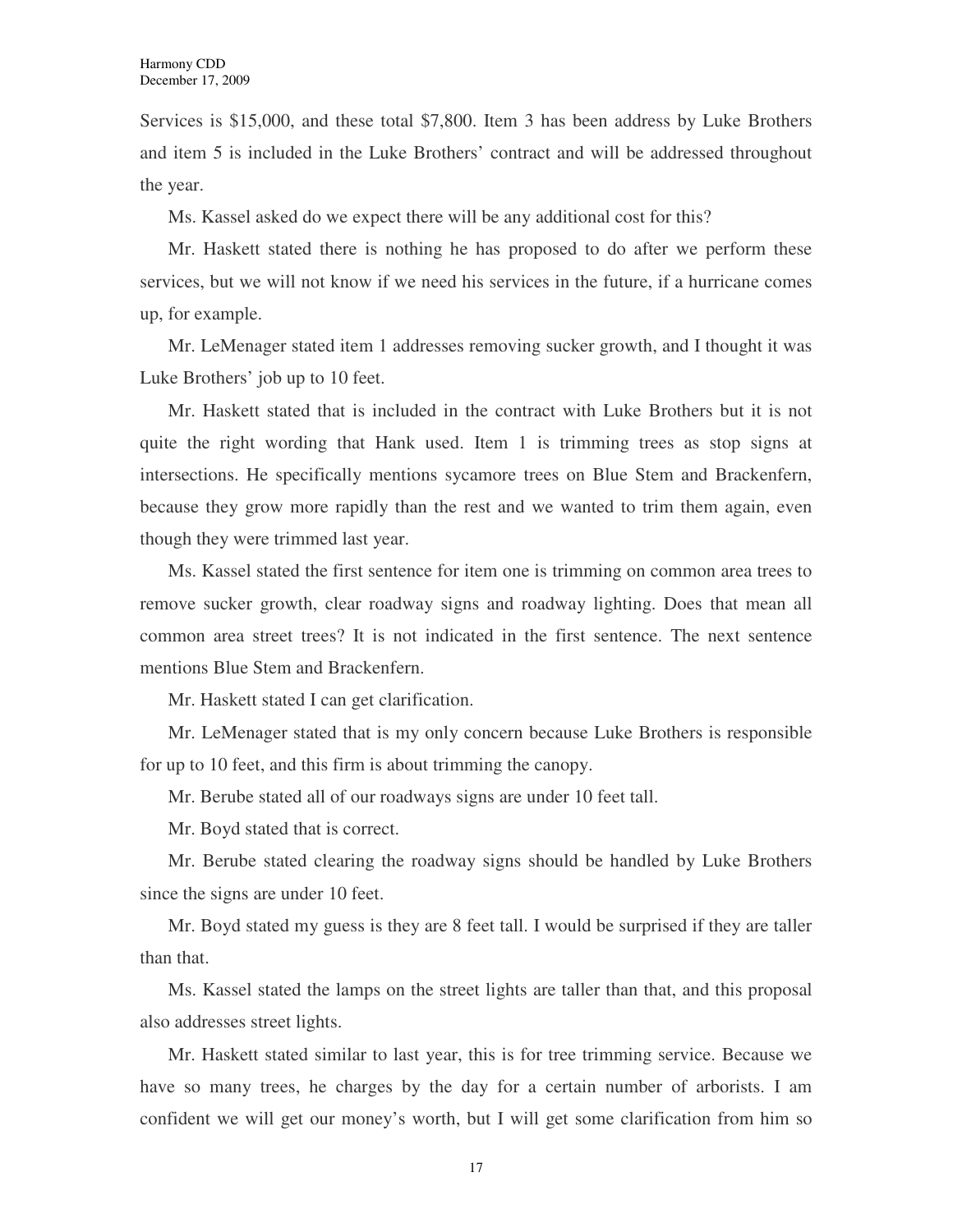they do not duplicate work efforts with Luke. I am sure he knows his scope, but it is just the wording he provided. I would like to get this work scheduled for January.

Mr. LeMenager stated I am happy to give the authority as long as our concerns are addressed and now is the time to do that work.

Ms. Kassel stated I am concerned that the Board does not know what this includes. I do not want to give approval until we know what it includes. Item 1 is not clear to me. For item 2, I would like to know what boundary of property means.

Mr. Haskett stated that is the perimeter of the U.S. 192 fence area.

Ms. Kassel stated I would like that spelled out in the proposal. The perimeter of property could be the whole boundary or it could just be the U.S. 192 area. The same thing for item 4.

Mr. Haskett stated I can get it corrected and provide it at the January meeting.

Mr. Tome asked would it be possible to approve this item and give the Chairman authorization to sign off on the proposal, subject to these comments being clarified and that language being added? As long as it is and if it meets the price, that the work can be done before next meeting so that we can get them scheduled?

Mr. LeMenager stated I am amenable to that.

Ms. Kassel stated I am not sure how that works.

Mr. Moyer stated the Board can authorize Mr. Haskett to proceed, subject to him sending a clarifying email to you. If any of you has a concern, you will notify me of your concern, and I will instruct Mr. Haskett not to go forward and we will discuss it in January. If you do not have a concern within a few days of the email, then Mr. Haskett would be authorized to proceed.

> On MOTION by Mr. LeMenager, seconded by Ms. Snyder, with all in favor, except Ms. Kassel, approval was given to the proposal from A Cut Above for items 1, 2, and 4, subject to clarification of the scope provided to the Board and without further concerns or questions.

Ms. Kassel stated I understand your desire to get this work done in January but I do not feel the proposal that was presented is specific enough.

Mr. Haskett stated if we have them out here that many days, we will get our money's worth. It may not be a specific tree that we are confirmed on, but they are out here trimming trees.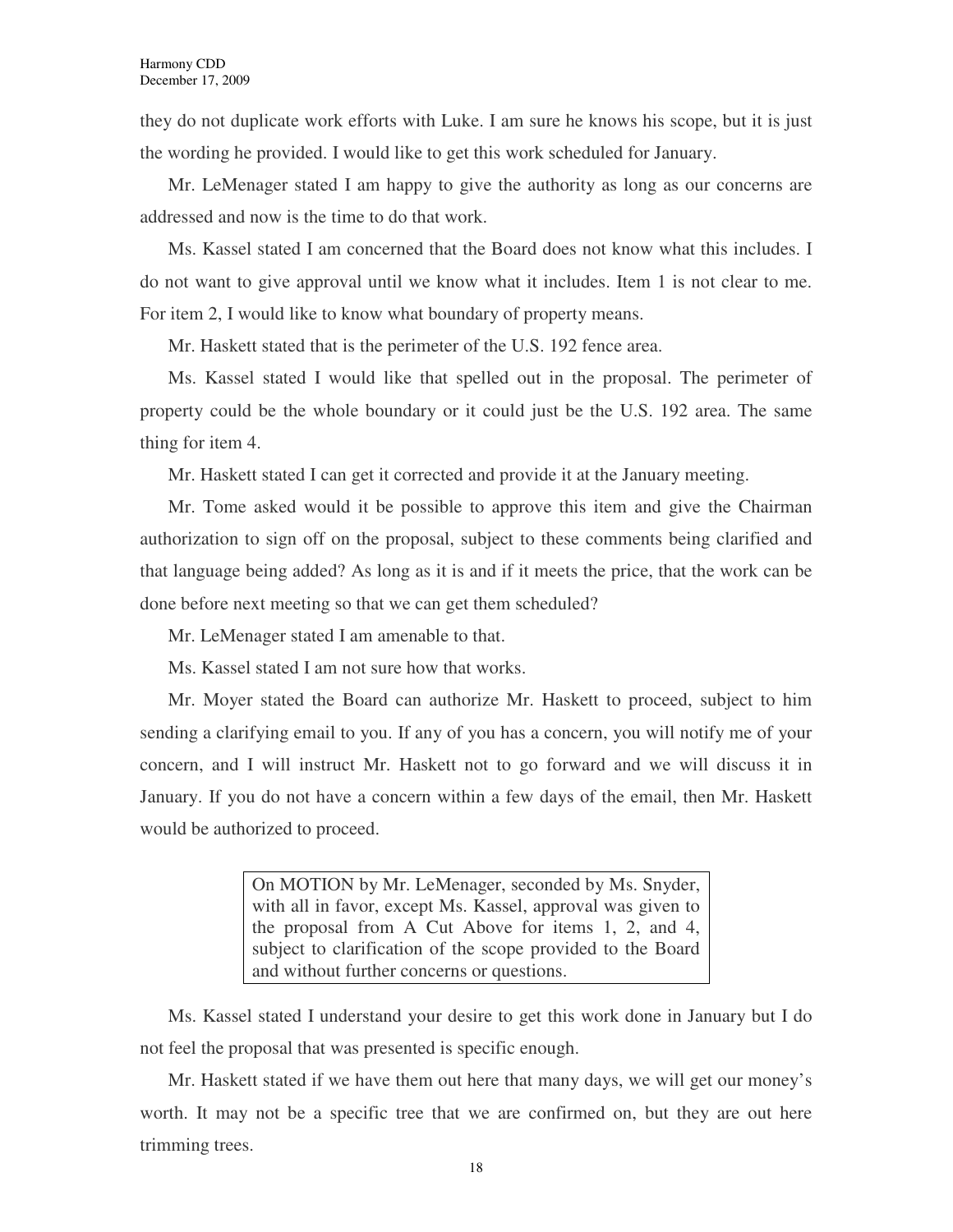Mr. Berube stated we will have an email clarification and you should ask him what you want clarified.

Ms. Kassel stated I would like 9 days to review the email. I would like clarification for item 1 on common area trees. Is that all the common area trees throughout the community? Item 2, I would like to have him specify the boundary and the extent of the boundary. Item 4 talks about roots but it does not tell us where they propose to do the work.

Mr. Qualls stated you had a motion and that motion passed, subject to Mr. Haskett sending the clarifying email.

Mr. Evans stated I understand everyone's concerns. Mr. Haskett is looking at it from a timing standpoint so he can get it scheduled. Ms. Kassel wants to be sure the scope is well defined so that we get our money's worth. Mr. Haskett has already said that they will be paid for a certain number of days on this scope, which is somewhat general in nature but it is within the scope of things that have to be done. I understand that mechanism. In the spirit of moving forward, we have to get on their calendar. We will get specifics and the Board approved by a vote of 4-1 to grant a conditional approval that Mr. Haskett will provide clarification and expand the definition of the scope.

Mr. Haskett stated I can provide a map similar to what we had last year to highlight the areas to be addressed.

Mr. Moyer stated keep in mind that Mr. Haskett is not bound by the Sunshine Law and you can talk to him. When you get the email, if you still have a question, I strongly suggest you meet with him individually to answer your concern.

#### **SIXTH ORDER OF BUSINESS SUPERVISOR Requests**

Ms. Kassel stated I would like to discuss the landscaping proposal that was revised last month. I would like to start with the individually numbered beds and areas, which is the last item, and move backwards on this throughout the year as we feel our budget allows. This first phase would be \$3,726.95 for beds along Cat Brier, which are the oldest and need the most help. Mr. Nicholson suggested we not plant until the second half of February or early March to avoid frost damage. We will reevaluate in May to see if we should continue with some of the other areas and phase it in. Each phase is under \$4,000. The second phase is \$3,700, the third phase is a little more than that, and the fourth phase is just over \$2,000. I would like to move forward simply with phase 1 in February. If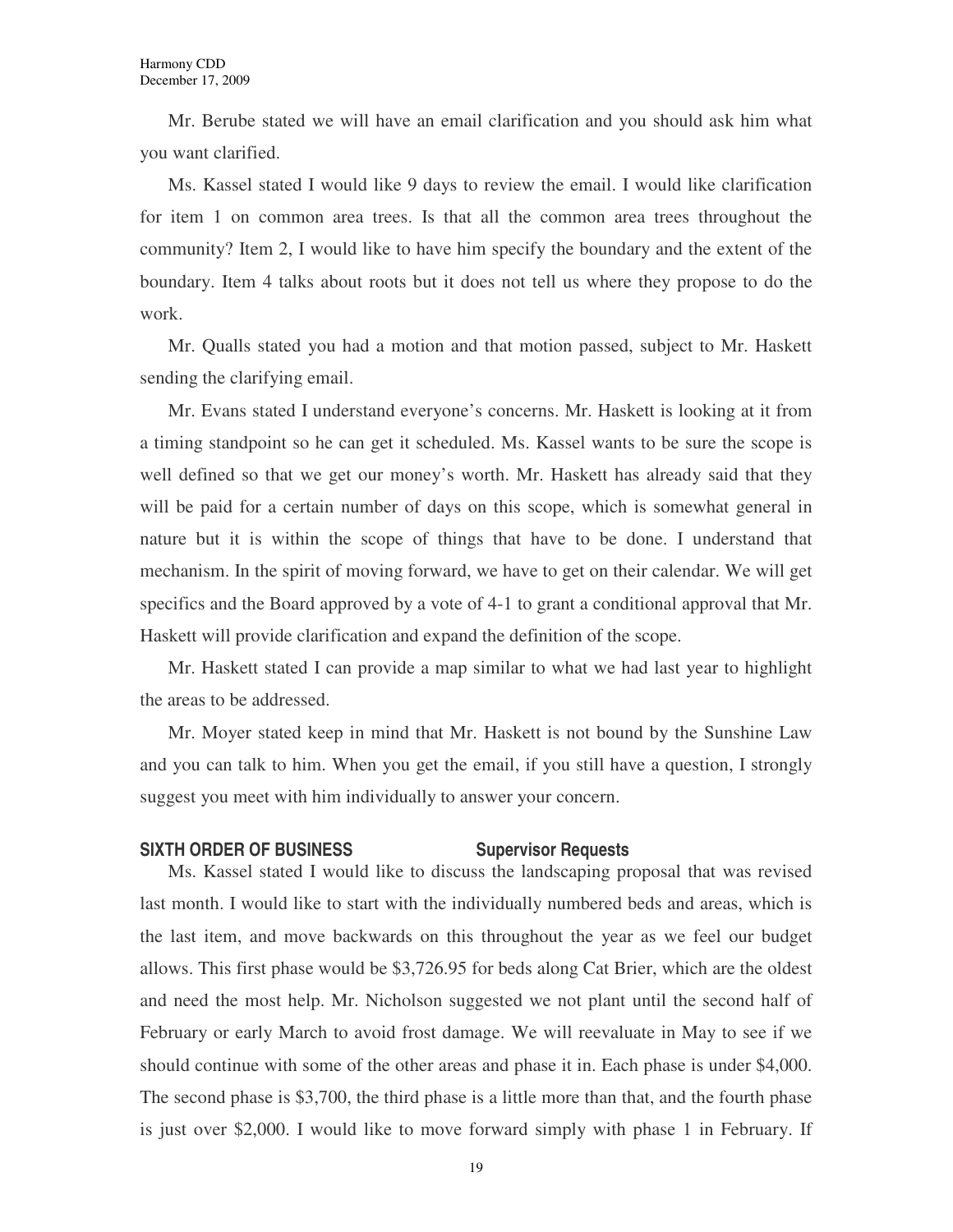prices still stand, we can review the next phase in May. If we feel it is appropriate, we can approve the next phase.

Mr. Berube stated you are breaking this into quarters.

Ms. Kassel stated that is correct.

Ms. Snyder asked have we designated money for this?

Mr. Evans stated no. As I understand it, you want to approve this with implementation of stages, which is one concept. The other concept is to approve it in phases.

Ms. Kassel stated that is what I mean. If we are stuck financially, we do not want to feel obligated to move ahead with this if it will cause increased assessments for residents. I want to propose that we do phase 1 only at this time and review it again in May to consider the next phase. I do not want to approve all four phases and just start with the first phase now.

Mr. Evans stated this comes back to our earlier conversation. Do we want to spend money now on flower beds? We do not know what the future holds and we have a really tight budget. Do we want to wait until further into the fiscal year and reassess it then or spend money this early in the fiscal year? The same arguments we raised last month still hold true today.

Ms. Kassel stated we have a certain amount of money in unscheduled maintenance under several budget line items. There is also a contingency category.

Mr. LeMenager stated I support doing the first phase. It is not a huge expenditure.

 Ms. Kassel moved to approve the first phase of installing flowers as described in the revised landscaping proposal, entitled "individually numbered beds and areas," to be installed the end of February or the beginning of March, in the amount of \$3,726.95.

Ms. Snyder asked where is that money in the budget?

Mr. Moyer stated for shrub care, we allocated unscheduled maintenance of \$3,000, and there is a similar amount for unscheduled maintenance in ground cover.

Ms. Kassel stated so we have \$6,000 available for this.

Mr. Haskett stated the Board discussed at past meetings replacing street trees, which also needs to be taken into consideration when talking about miscellaneous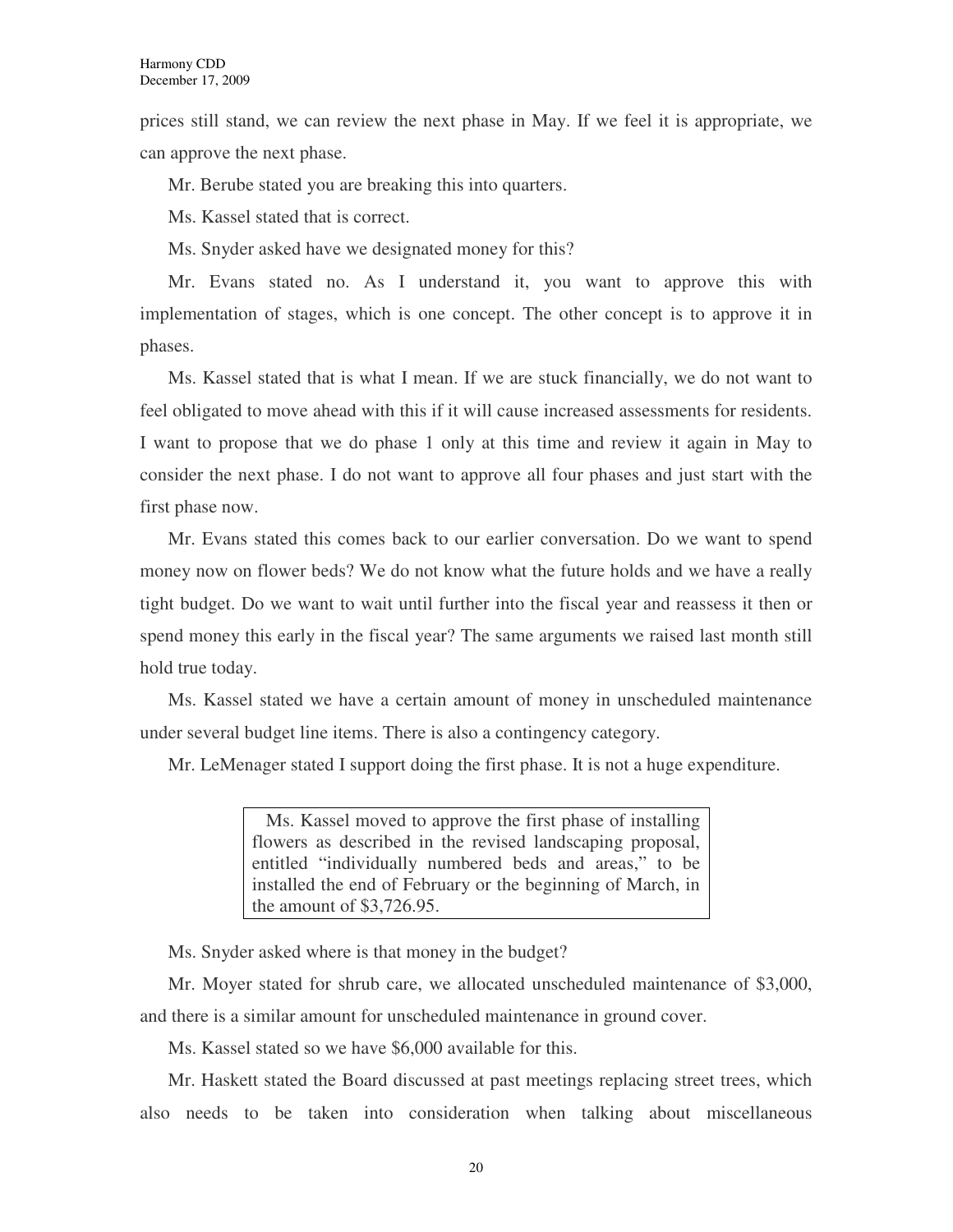contingencies. There are 34 trees to be replaced that the Board has committed to at past meeting, which is in the amount of \$350 to \$400 per tree.

Mr. Moyer stated there is a miscellaneous contingency of \$20,000 for everything.

Mr. LeMenager stated we budgeted \$15,000 for the arborist and he has only proposed \$7,800 this year.

Ms. Snyder asked when will the trees be replaced?

Mr. Haskett stated they can be replaced anytime.

Ms. Kassel stated we can phase them in, too.

Mr. Berube stated at \$500 each, that is \$17,500 for the trees.

Mr. Haskett stated that is why they have not been replaced yet.

Mr. Evans stated we discussed whose responsibility it was for replacing these trees, and the District has the right but not the obligation to replace certain trees in front of certain location. The District determined that, to maintain cohesive and the landscape design, we will take on the responsibility to do that replacement, but at the time, we did not have it in the budget.

Mr. LeMenager asked did we budget for that this year?

Mr. Evans stated we have \$10,000 in miscellaneous services and \$15,000 tree trimming services that we committed to spending half. That is not quite enough to replace the trees.

Ms. Kassel asked how many of the trees are at homes that are not occupied?

Mr. Haskett stated about half.

Ms. Kassel stated we will not replace them until the properties are occupied. Now we are talking less money. We budgeted monies for what I am proposing but not for trees; we want to replace the trees but we can phase that in similarly to what I am proposing for landscaping.

Mr. Berube stated I think we need to be careful what we do with the trees. The idea of replacing the trees is to make the community look good. If we are putting in half and leave half of them out, we are only halfway to our desire to replacing the trees.

Ms. Snyder stated the homes that are not occupied are also not irrigated.

Mr. Berube stated I am more in favor of flowers now than the trees. That is not to disregard the need for the trees, but we need to think about our plan for the trees.

Mr. Haskett stated trees are a County requirement.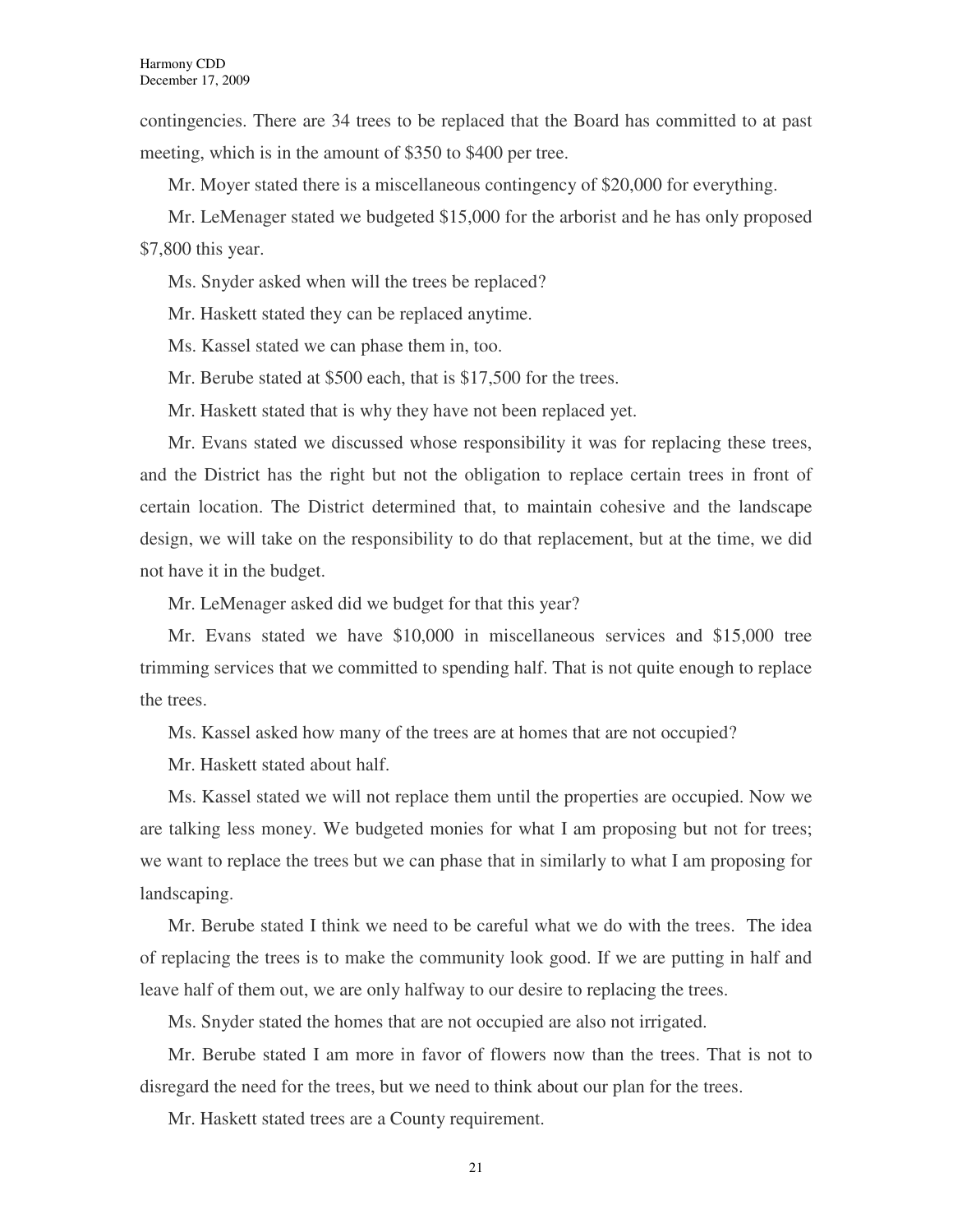Ms. Kassel stated I think we can phase in the trees just like we are proposing to do for the landscaping.

> Mr. LeMenager seconded the motion. Upon VOICE VOTE, with all in favor, approval was given to the above motion for phase 1 of installing flowers in plant beds, as discussed.

Mr. Evans asked where will it come from, miscellaneous services?

Ms. Kassel stated it will probably come from both shrub care and ground cover.

Mr. Moyer stated yes, from the unscheduled maintenance monies for those line items.

Mr. Berube asked for the interactive fountain at Lakeshore Park, does it have a timer?

Mr. Haskett stated yes.

Mr. Berube stated it is running at night.

Mr. Haskett stated it is scheduled to come on two to three times a night for 15 minutes so the chlorine levels do not build up.

Mr. Berube stated it is running on its normal cycle at 8:00 p.m.

Mr. Haskett stated I can check the timing and adjust it. It should not run through its normal cycles. I will check it and correct it if necessary.

Ms. Kassel stated daylight savings time may have affected the timer. One of the valves on the outside ring was not working properly.

Mr. Haskett stated I noted that and I will get it corrected.

#### **SEVENTH ORDER OF BUSINESS Audience Comments**

Ms. Pam LeMenager stated regarding the boat gate and some of you do not think it is attractive, perhaps if it came in brown or green, that would make it more attractive. I would like to talk to Mr. Moyer on the legislative concerns. Who first noted these changes were being proposed?

Mr. Moyer stated Mr. vanAssenderp sent me an email.

Ms. LeMenager asked he contacted you and you approved him going forward?

Mr. Moyer stated no, I consulted with Mr. Evans.

Mr. Evans stated I approved him moving forward. As the Chairman, I can authorize legal counsel to move forward on issues of concern to this District.

Ms. LeMenager asked even though you may not be aware of how much it might cost? Mr. Moyer stated you never do know that.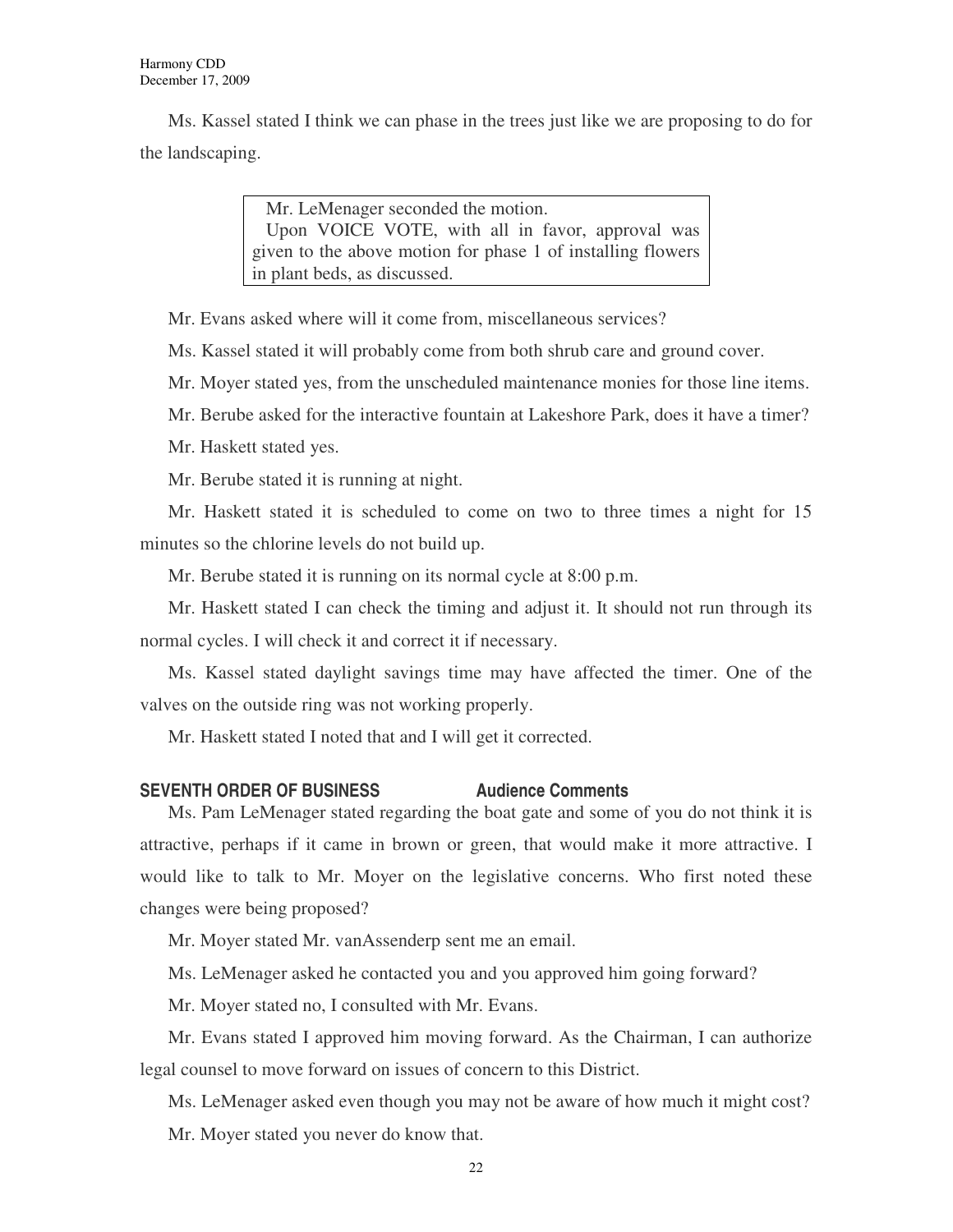Mr. Evans stated we do know the repercussions. We discussed this issue and I do not think Mr. Qualls has shared the full extent of how damaging this proposal is.

Ms. LeMenager stated I know it is important to address, but I was wondering if something of that cost had to be brought to the entire Board for approval.

Mr. Evans stated I have authority to authorize them jump on it. When we found out about it, there were meetings already in process and there was draft legislation already in process.

Ms. LeMenager stated I just wanted to make sure proper procedure was followed.

Mr. Moyer stated by law, Mr. vanAssenderp cannot participate as a lobbyist unless he has a client, and there was some urgency that we enroll him as our lobbyist.

Ms. LeMenager stated that is fine. I was looking at the procedure, and it was followed.

A Resident stated as far as using the boats, it is my understanding that we are to call the District office to reserve the boats. The main reason I have not reserved one is we live in a digital age, and it is difficult to pick up the phone and call in a reservation. My suggestion is to be able to book it online, like you can do for a hotel. It is a quick way to see if someone has booked it for that timeslot for the boat. My suggestion is to do that to get more people to use the boats. I would love to use the boat with my son, but sometimes it is a last-minute suggestion and I do not want to pick up the phone and call someone.

Mr. LeMenager stated you can simply call Mr. Belieff if you have your deposit already in.

The Resident stated my kids text constantly. When I am at work, my phone rings constantly and it is a pain to have to make a phone call to reserve the boat. It is much easier to do it by computer.

Mr. Ray Walls stated I want to congratulate Mr. Berube; you will be a great representative. I want to thank the Board for holding meetings in the evening to give us those of us who work an opportunity to attend. The boats are my favorite facility. I try to use them as much as possible. One thing you might want to look at in the analysis is when the deposit was implemented, usage was reduced. If usage has gone down and the problems or damage have also decreased, you might want to look at that. It is discouraging to call to reserve the boat and it is damaged. I think the gate is a great idea.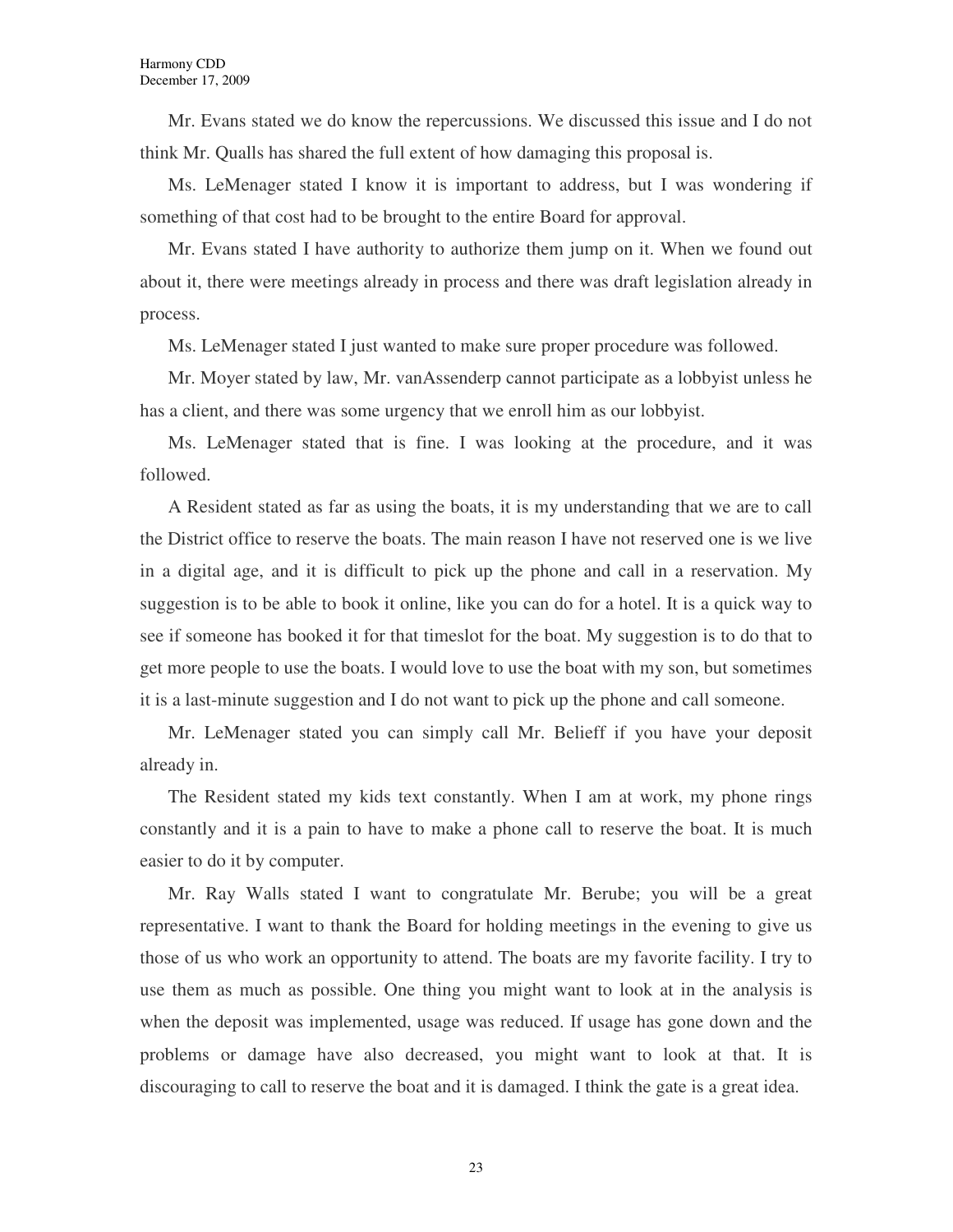Mr. Golgowski stated I would like to speak on behalf of our staff—dockmaster, Luke Brothers, Bio-Tech—I would like to schedule them earlier on the agenda since they have to be here early in the morning.

Mr. Evans stated yes, we can do that.

Mr. George Schiro stated I would like it to be noted that an audience member spoke up prior to the official Audience Comments section, and those comments were acted upon by the Board. I think that shows flexibility and it is a terrific sign for the future. I also notice that we have a new Board member. Is Mr. O'Keefe no longer a Board member?

Mr. Evans stated that is correct.

Mr. Schiro asked can you describe the process under which the new Board member was selected?

Mr. Evans stated once a vacancy occurs, the remaining Board members appoint someone to fill the balance of that term. Two nominations were made and Mr. Berube won the vote.

Mr. Qualls stated Section 190.006(4), Florida Statutes, states that if during the term of office a vacancy occurs, the remaining members of the Board shall fill for the vacancy by appointment for the remainder of the unexpired term.

Mr. Schiro stated I wanted to make sure it was voted on by the entire Board. It was mentioned that work was being done on the ponds. The pond in Birchwood is still very nasty and filled with algae. It is better than it was a month ago, but it is still nasty. I do not understand how the CDD Board spends over \$100,000 for maintaining the golf course ponds. I know the golf course says these ponds are for the benefit of the residents, but why can the developer not maintain its own ponds? I suspect that if the CDD stopped paying for the maintenance of the golf course ponds, the developer would pick that up and it will save a lot of money for the CDD. We are also talking about maintenance of the trees along the border of the property. These trees are not in residential areas, and if the CDD chose not to spend money maintaining those trees, the developer would pick up that cost because they need to sell houses. They do not want those trees looking bad. I wish the Board would seriously consider letting the developer pick up these costs because it will save residents tons of money if that were to happen. Is it correct that Buck Lake is not on CDD property?